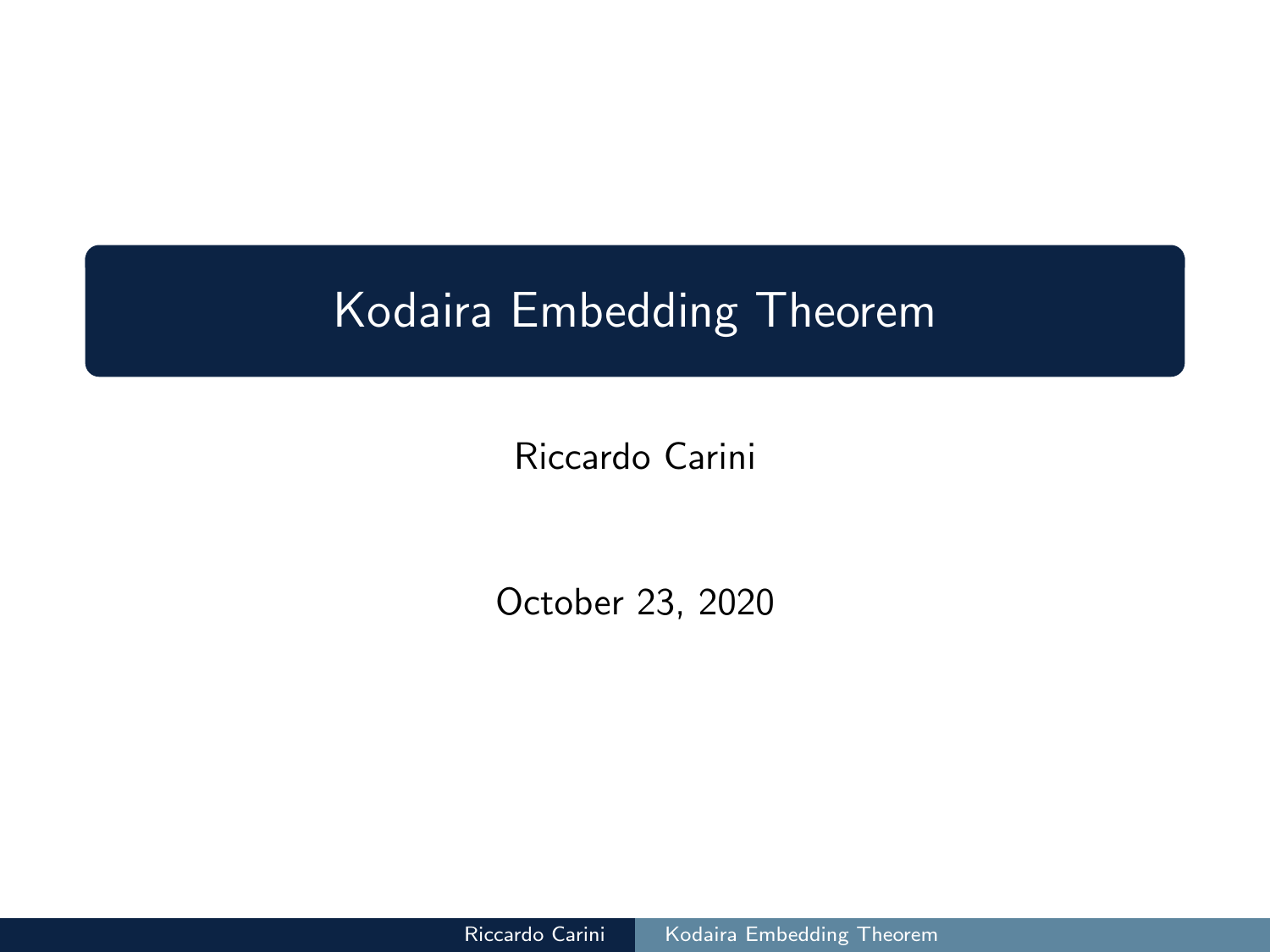Let  $X$  be a complex manifold. A **divisor** is a finite formal linear combination

$$
D = \sum a_i V_i, \quad a_i \in \mathbb{Z}
$$

of irreducibile analytic hypersurfaces of  $X$ .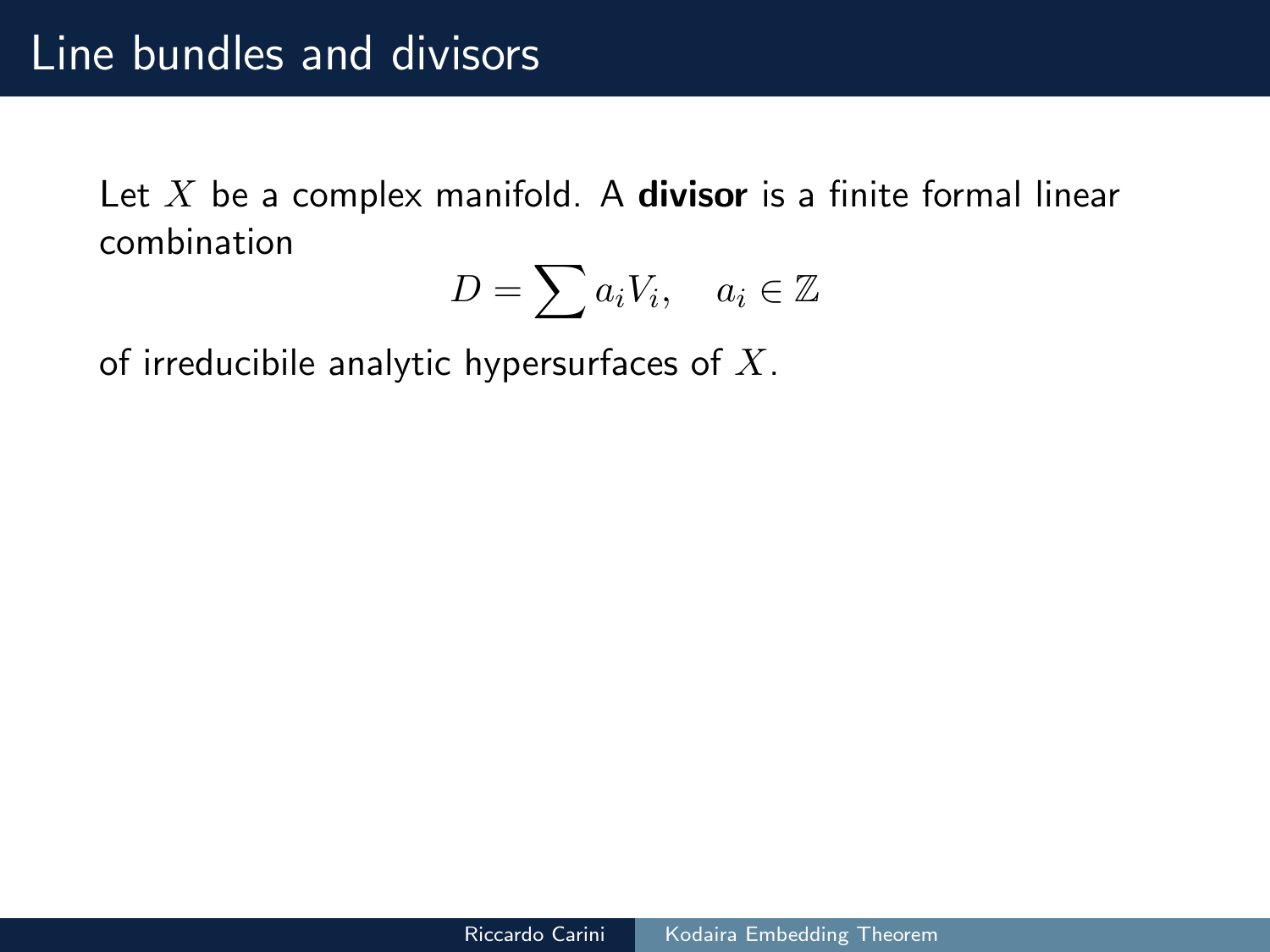Let  $X$  be a complex manifold. A **divisor** is a finite formal linear combination

$$
D = \sum a_i V_i, \quad a_i \in \mathbb{Z}
$$

of irreducibile analytic hypersurfaces of  $X$ .

There is a natural bijection between the following sets

$$
\mathrm{Div}(X) \longleftrightarrow \{(L,s) \mid L \in \mathrm{Pic}(X), s \in \Gamma(X, L \otimes \mathcal{M}^*_X)\}.
$$

Locally, a couple  $(L, s)$  is given by the data

$$
L \longleftrightarrow \{ (U_{\alpha}), g_{\alpha\beta} : U_{\alpha} \cap U_{\beta} \to \mathbb{C}^* \},
$$
  

$$
s \longleftrightarrow \{ s_{\alpha} \in \mathcal{M}_X^*(U_{\alpha}), s_{\alpha} = g_{\alpha\beta} s_{\beta} \}.
$$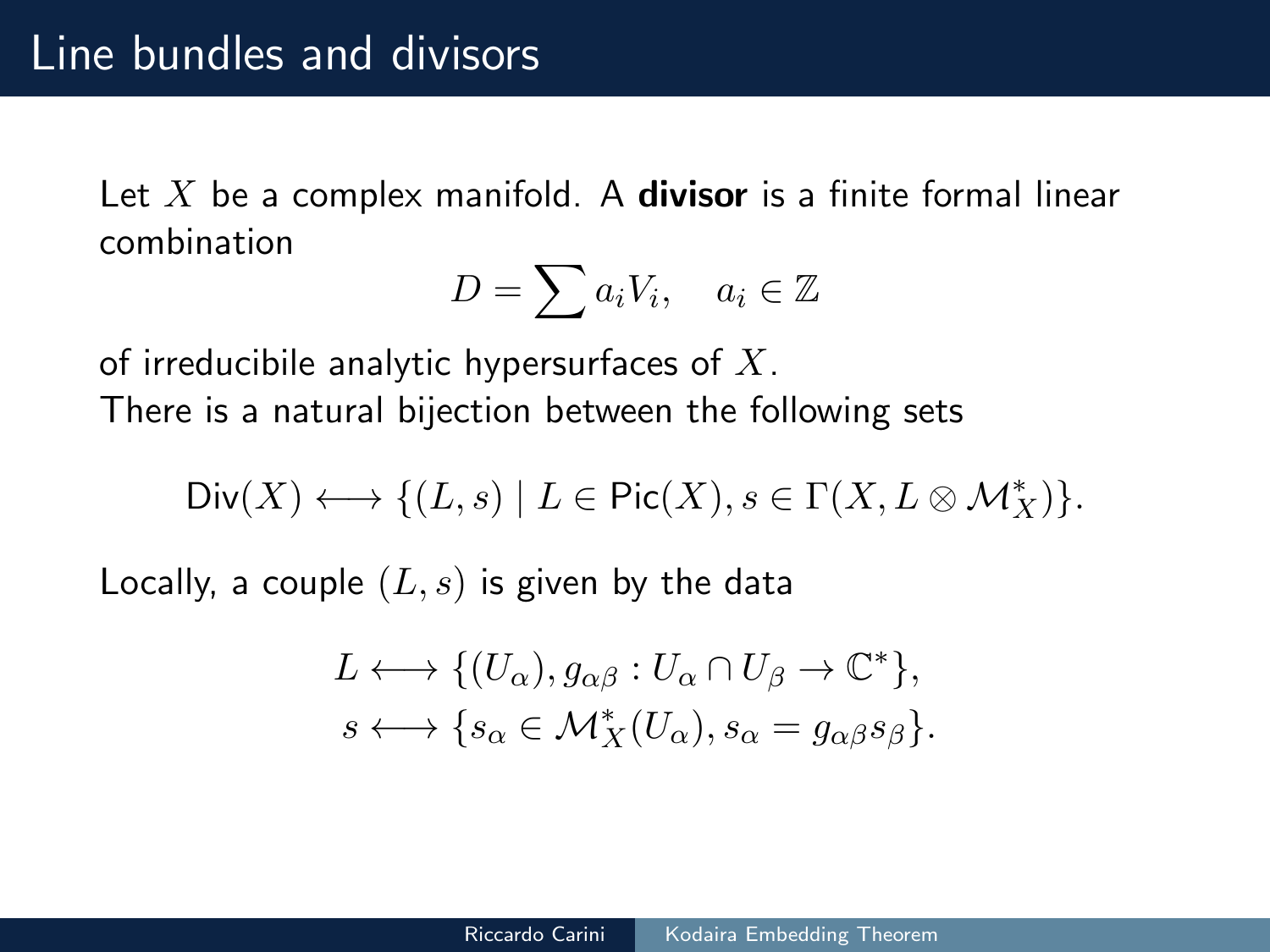### Line bundles and divisors

On one side, given a line bundle  $L \to X$  and a meromorphic section  $s$ , the associated divisor is simply given by its zeros and poles:

$$
\left(L = (g_{\alpha\beta}), s = \left(\frac{f_{\alpha}}{g_{\alpha}}\right)\right) \mapsto D = \left(Z(f_{\alpha}) - Z(g_{\alpha})\right).
$$

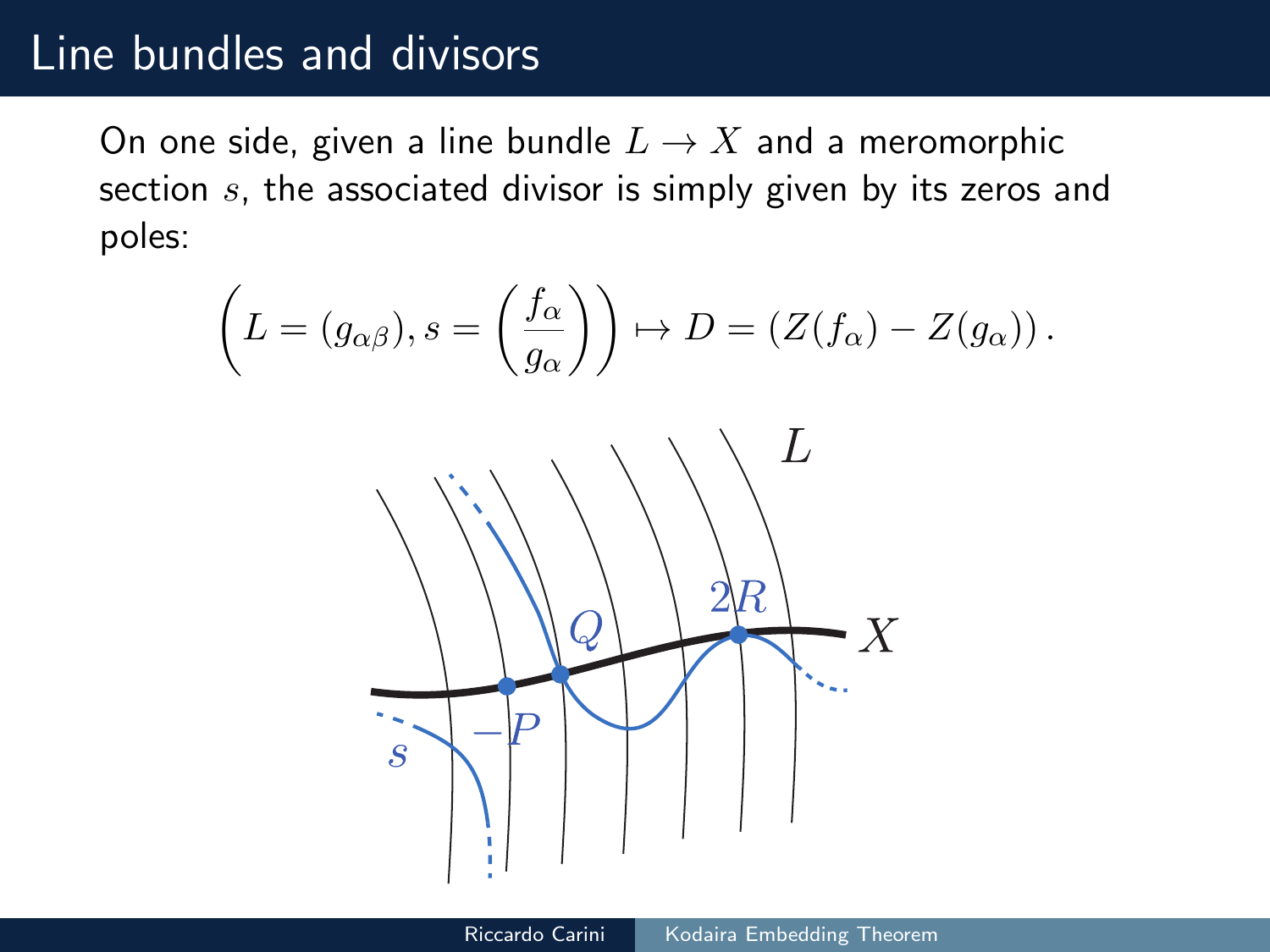### Line bundles and divisors

Viceversa, assume  $D = V \subset X$  is an irreducible hypersurface. It is locally defined by holomorphic sections  $s_{\alpha}$  of the trivial bundle over  $U_{\alpha}$  (i.e. holomorphic functions). Since  $\frac{s_\alpha}{s_\beta}\in\mathcal{O}_X^*(U_\alpha\cap U_\beta)$ , the pairs  $(U_\alpha\times\mathbb{C},s_\alpha)$  glue to a global line bundle  $L$ , together with a holomorphic section  $s$  such that  $V = Z(s)$ .

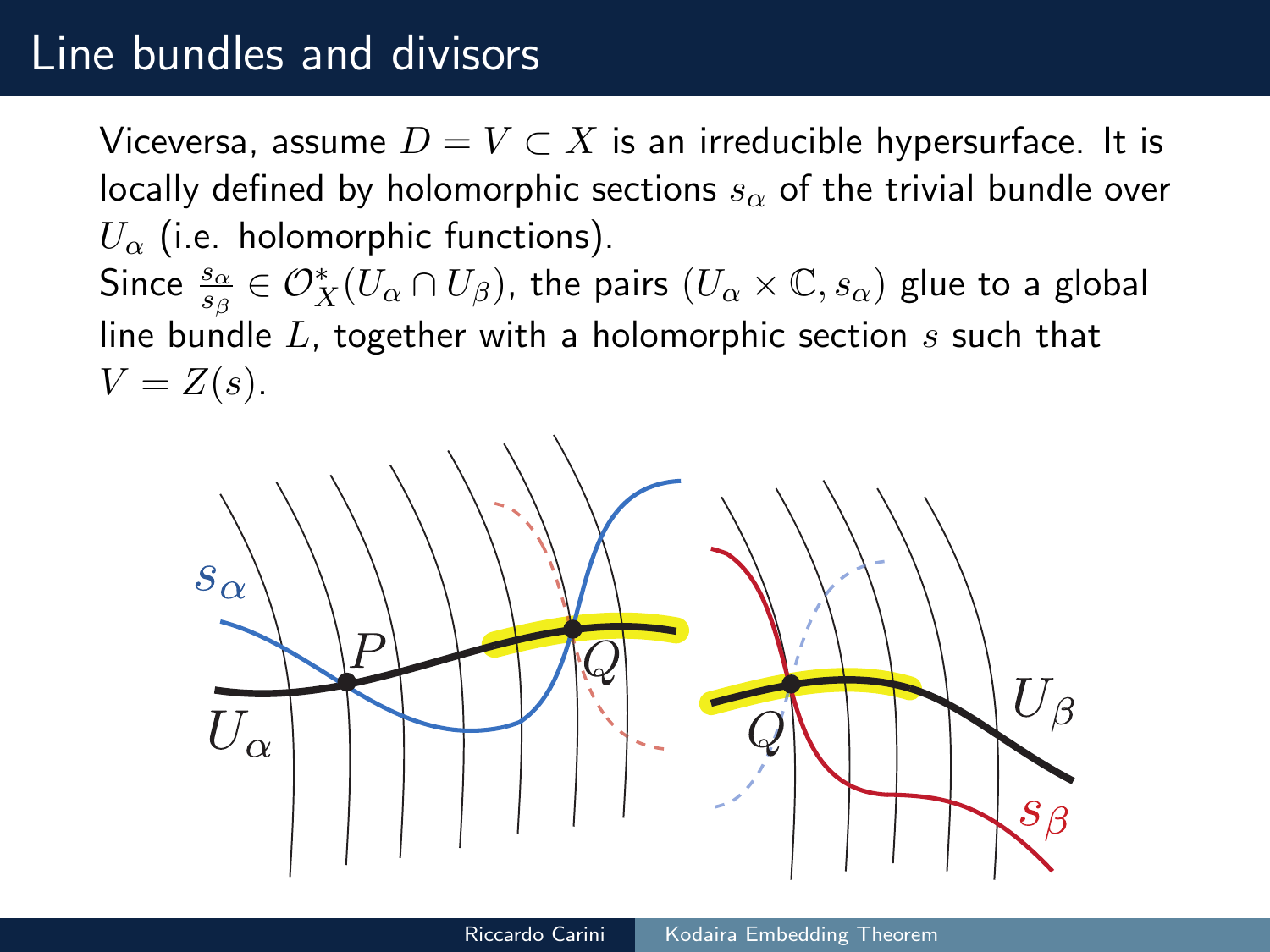Let X be a compact complex manifold and let  $L \to X$  be a holomorphic line bundle on it. We can consider the map

$$
i_L: X \dashrightarrow \mathbb{P}(H^0(X, L)^{\vee})
$$

$$
x \mapsto [\text{ev}_x: H^0(X, L) \to \mathbb{C}].
$$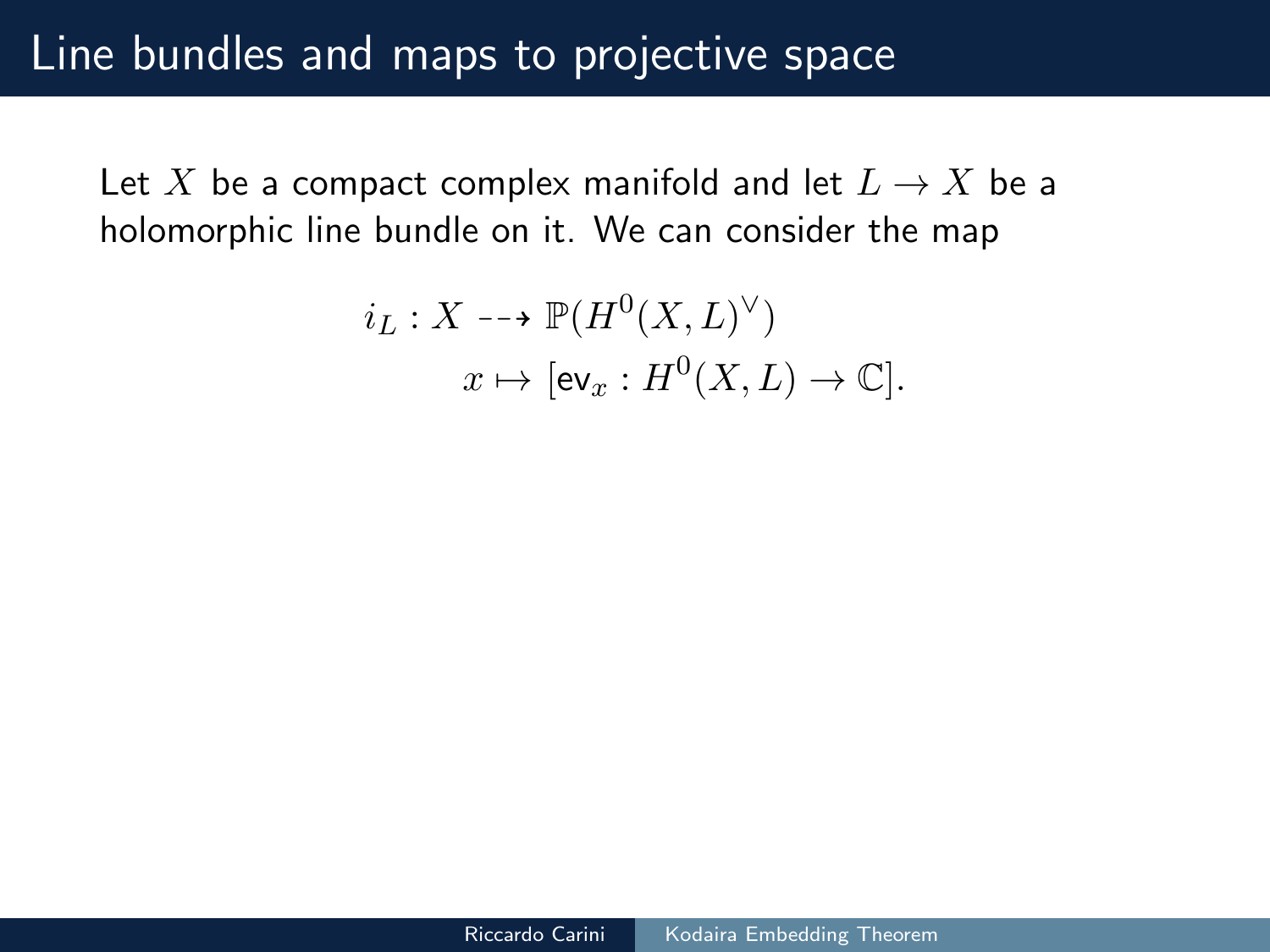Let X be a compact complex manifold and let  $L \to X$  be a holomorphic line bundle on it. We can consider the map

$$
i_L: X \dashrightarrow \mathbb{P}(H^0(X, L)^{\vee})
$$

$$
x \mapsto [\text{ev}_x: H^0(X, L) \to \mathbb{C}].
$$

It is not defined at  $x \in X$  if all sections of L vanish at x, so if we want a holomorphic map we need to assume

$$
Bs(L) = \{ x \in X \mid s(x) = 0 \text{ for all } s \in H^0(X, L) \} = \emptyset.
$$

We say  $L$  has no **base points** in this case.

A line bundle L is called very ample if  $i_L$  is an embedding, and it is called  $\textsf{ample}$  if a suitable high power  $L^k,\,k\gg 0,$  is very ample.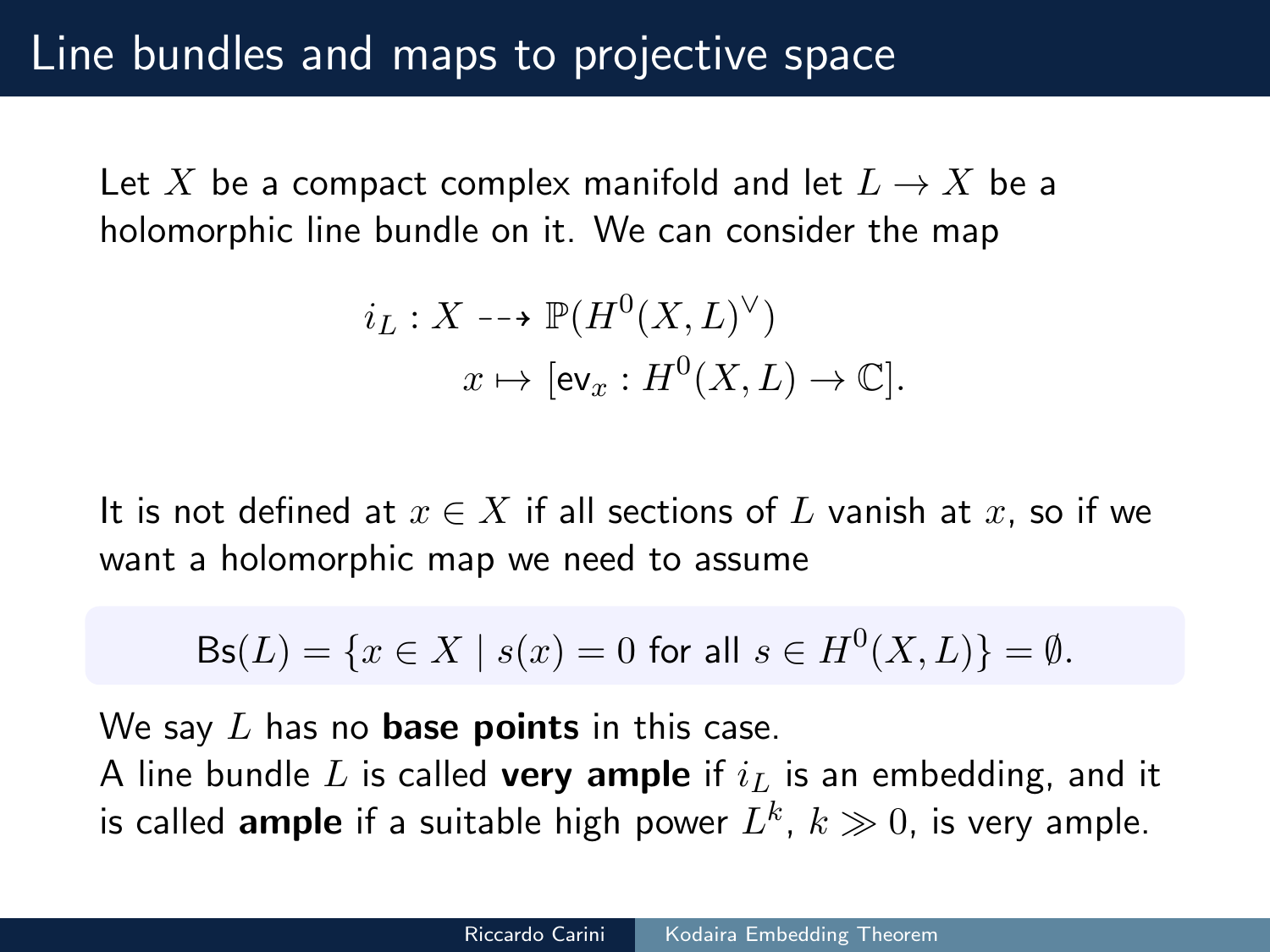### Line bundles and maps to projective space

Locally, if we trivialise L on an open cover  ${U_\alpha}$  of X using transition functions  $g_{\alpha\beta}:U_\alpha\cap U_\beta\to\mathbb{C}^*$  and we fix a basis

$$
H^0(X, L) = \langle s_0, \ldots, s_N \rangle,
$$

then the local expression of  $i_L$  over the open subset  $U_{\alpha}$  is given by

$$
i_L(x) = [s_{0,\alpha}(x) : \ldots : s_{N,\alpha}(x)] \in \mathbb{P}^N,
$$

where  $s_{i,\alpha}:U_\alpha\to\mathbb{C}$  are the local expressions of the sections  $s_i.$ Note that this is well defined for  $x \in U_\alpha \cap U_\beta$  as  $s_{i,\alpha} = g_{\alpha\beta}s_{i,\beta}$ .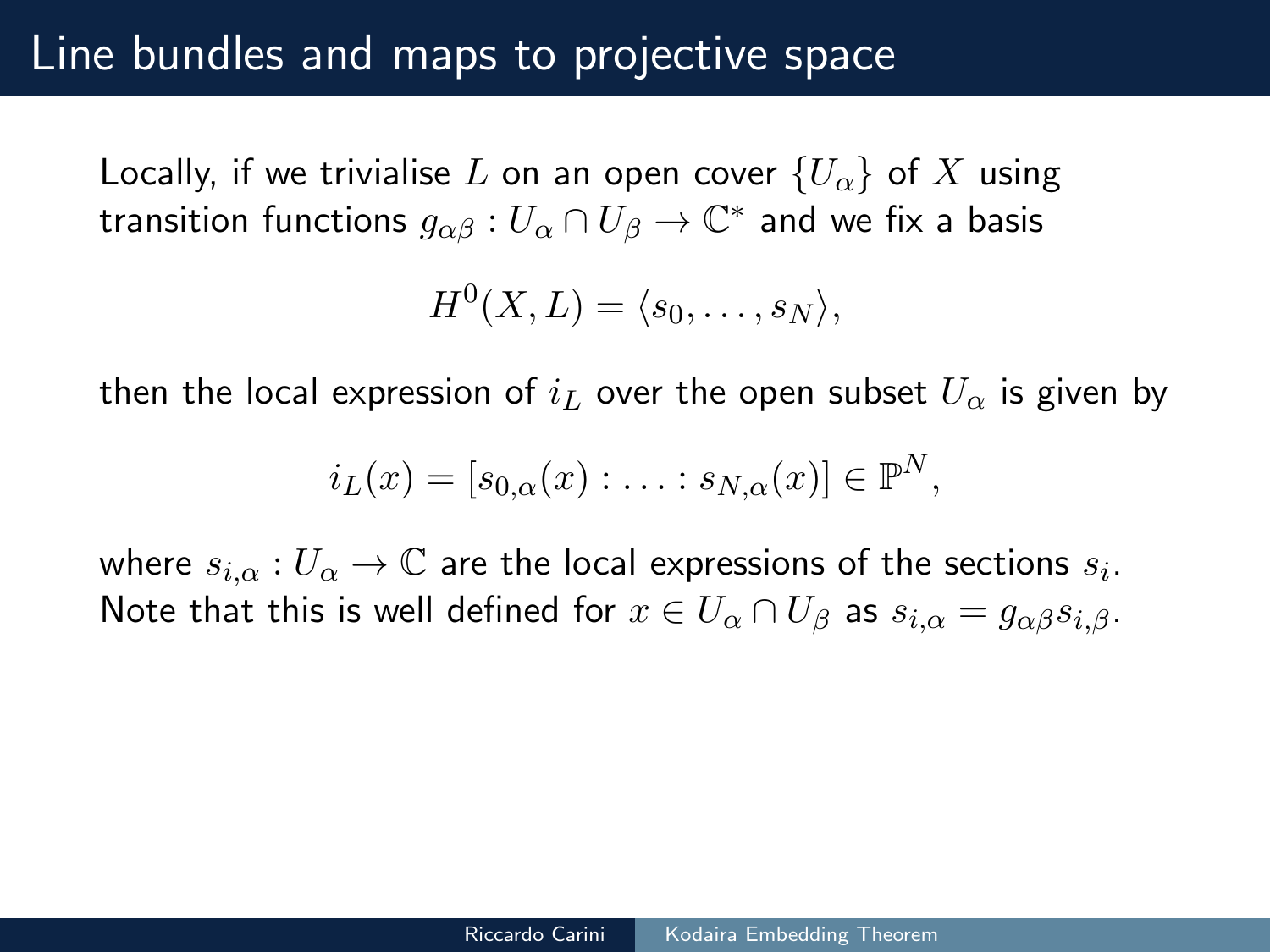### Line bundles and maps to projective space

Locally, if we trivialise L on an open cover  ${U_\alpha}$  of X using transition functions  $g_{\alpha\beta}:U_\alpha\cap U_\beta\to\mathbb{C}^*$  and we fix a basis

$$
H^0(X, L) = \langle s_0, \ldots, s_N \rangle,
$$

then the local expression of  $i_L$  over the open subset  $U_{\alpha}$  is given by

$$
i_L(x) = [s_{0,\alpha}(x) : \ldots : s_{N,\alpha}(x)] \in \mathbb{P}^N,
$$

where  $s_{i,\alpha}:U_\alpha\to\mathbb{C}$  are the local expressions of the sections  $s_i.$ Note that this is well defined for  $x \in U_\alpha \cap U_\beta$  as  $s_{i,\alpha} = g_{\alpha\beta}s_{i,\beta}$ . From this local description, it is clear that

$$
i_L^* \mathcal{O}_{\mathbb{P}^N}(1) = L,
$$
  

$$
i_L^* H^0(\mathbb{P}^N, \mathcal{O}_{\mathbb{P}^N}(1)) = H^0(X, L).
$$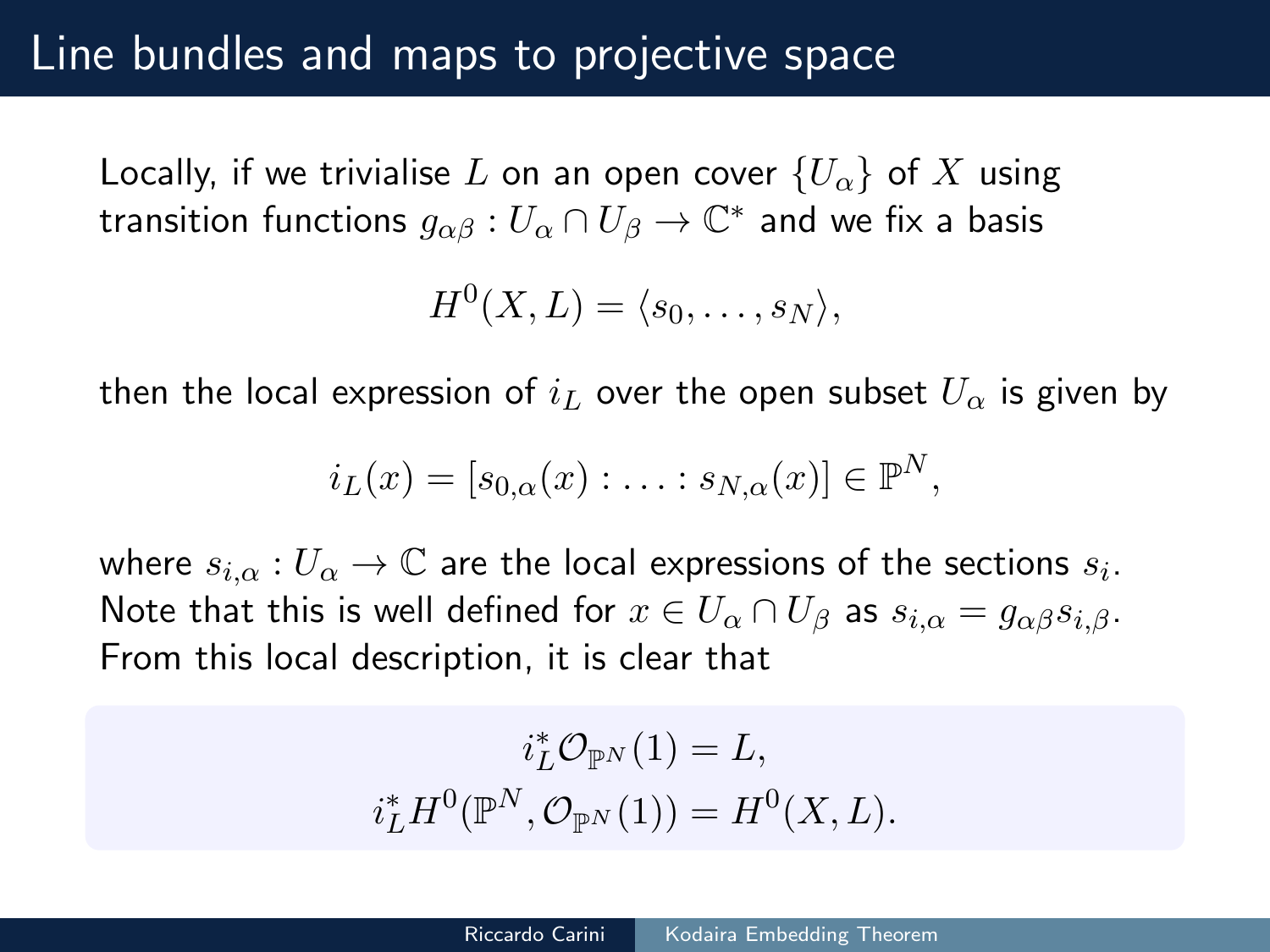#### Example

Let  $X = \mathbb{P}^n$  and  $L = \mathcal{O}_{\mathbb{P}^n}(1)$  the hyperplane bundle. Since  $H^0(X, L) = \langle X_0, \ldots X_n \rangle$ ,  $i_L : \mathbb{P}^n \to \mathbb{P}^n$  is a linear projective automorphism.

More invariantly, write  $\mathbb{P}^n = \mathbb{P}(V)$ : then  $H^0(X, L) = V^\vee$  and  $i_L(x)$  is given by the set of hyperplanes in  $\mathbb{P}(V)$  passing through x, so that  $i_L: \mathbb{P}(V) \to \mathbb{P}(V^{\vee \vee})$  is just the natural identification.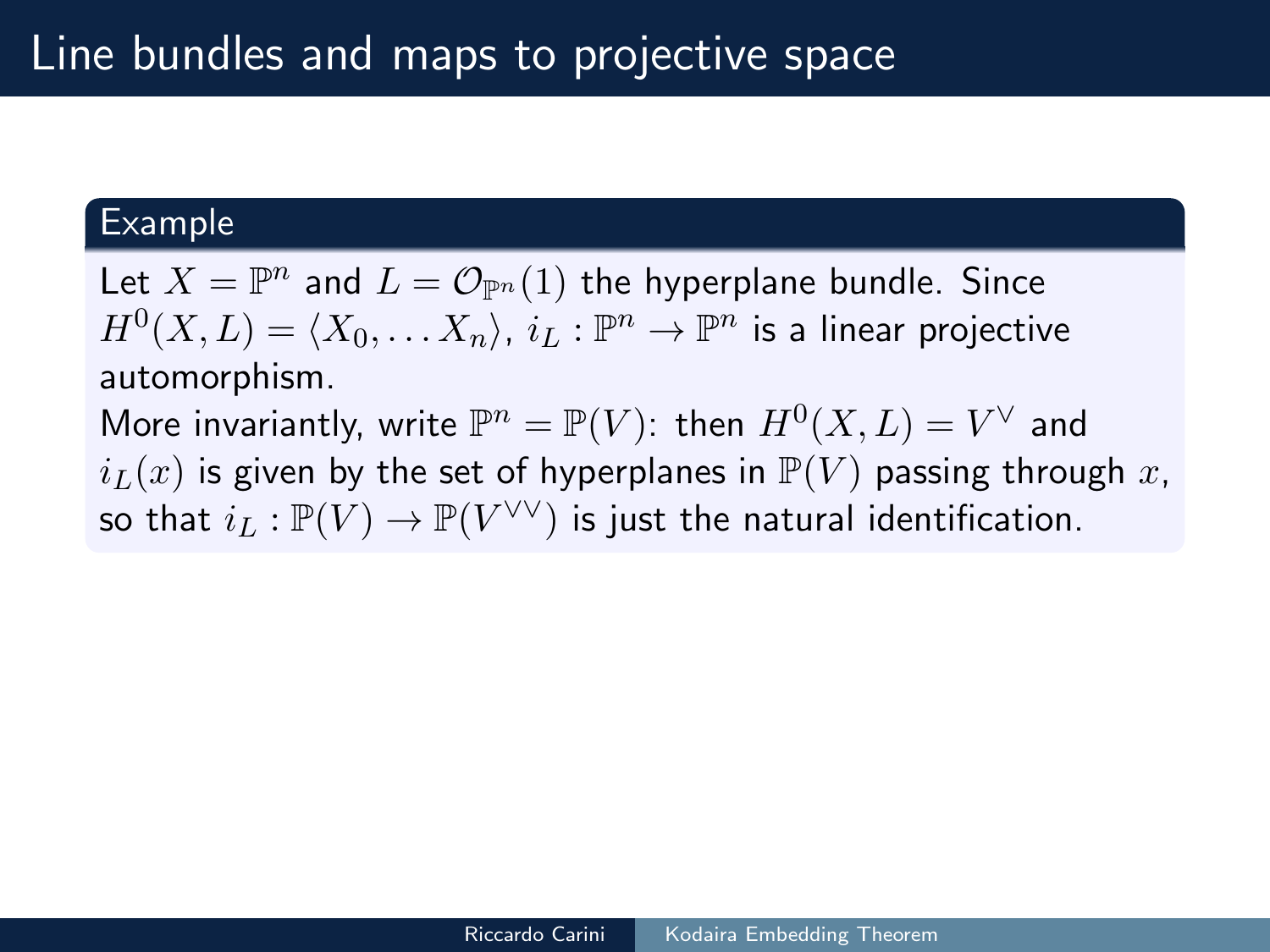#### Example

Let  $X = \mathbb{P}^n$  and  $L = \mathcal{O}_{\mathbb{P}^n}(1)$  the hyperplane bundle. Since  $H^0(X, L) = \langle X_0, \ldots X_n \rangle$ ,  $i_L : \mathbb{P}^n \to \mathbb{P}^n$  is a linear projective automorphism.

More invariantly, write  $\mathbb{P}^n = \mathbb{P}(V)$ : then  $H^0(X, L) = V^\vee$  and  $i_L(x)$  is given by the set of hyperplanes in  $\mathbb{P}(V)$  passing through x, so that  $i_L: \mathbb{P}(V) \to \mathbb{P}(V^{\vee \vee})$  is just the natural identification.

#### Example

Let  $X = \mathbb{P}^1$  and  $L = \mathcal{O}_{\mathbb{P}^1}(d)$ , for  $d > 0$ . We have  $H^0(X, L) = \langle X_{0}^d, X_{0}^{d-1}X_1, \ldots X_{1}^d \rangle$ , so that  $i_L: \mathbb{P}^1 \to \mathbb{P}^N$  is an embedding of  $\mathbb{P}^1$  in  $\mathbb{P}^N$  as a curve of degree  $d.$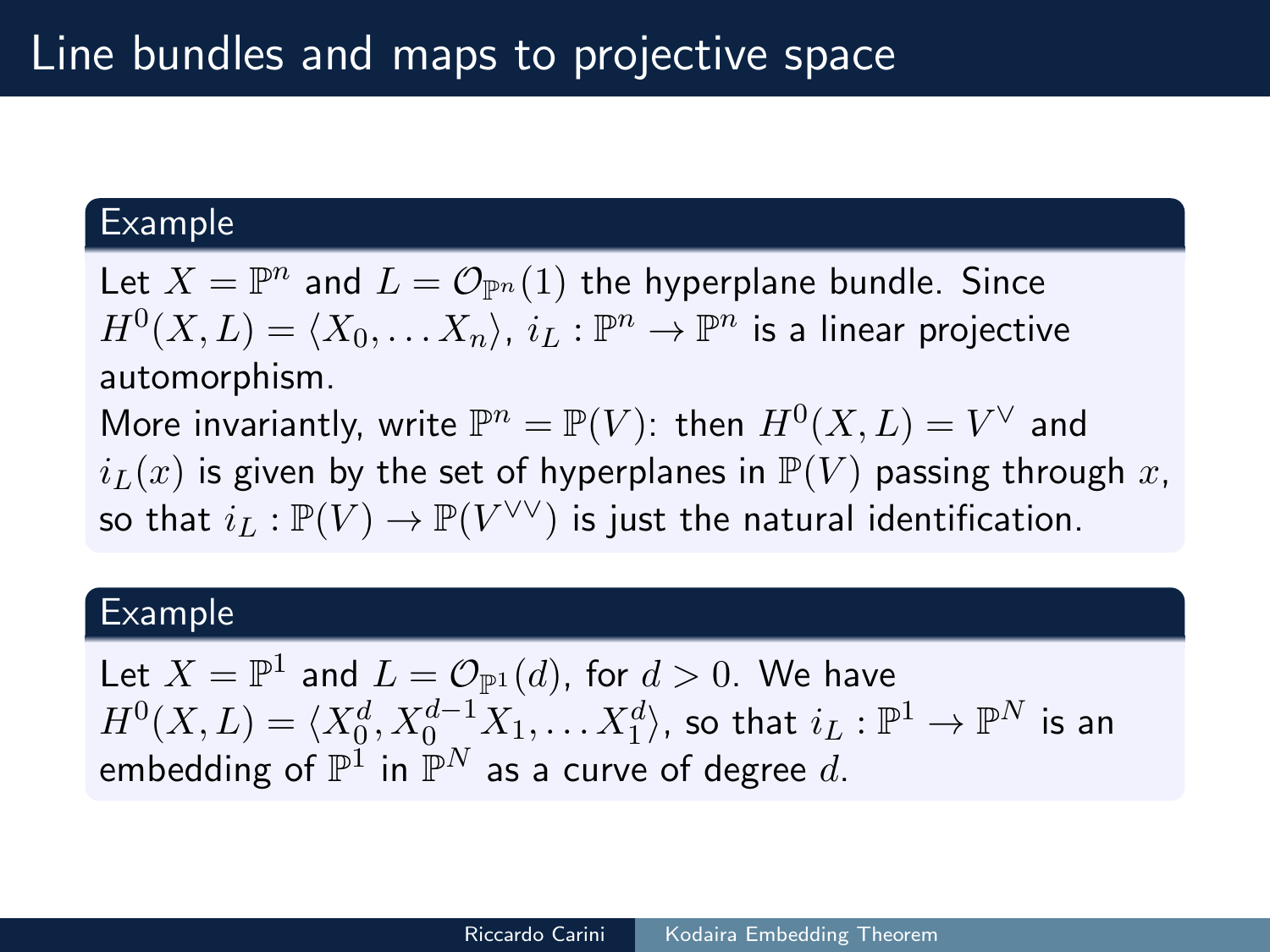## Positive line bundles

Assume  $(L, h)$  is a hermitian line bundle on X. We denote by  $\Theta(L,h)\in\wedge^{1,1}T^*X$  its curvature form, which satisfies  $c_1(L) = \left[\frac{i}{2\pi}\Theta(L, h)\right].$ We say L is **positive** if it admits a metric h such that  $i\Theta(L, h)$  is a

positive  $(1, 1)$ -form, i.e.

 $i\Theta(L, h)(v, Jv) > 0$ 

for each non-zero tangent vector  $v$ .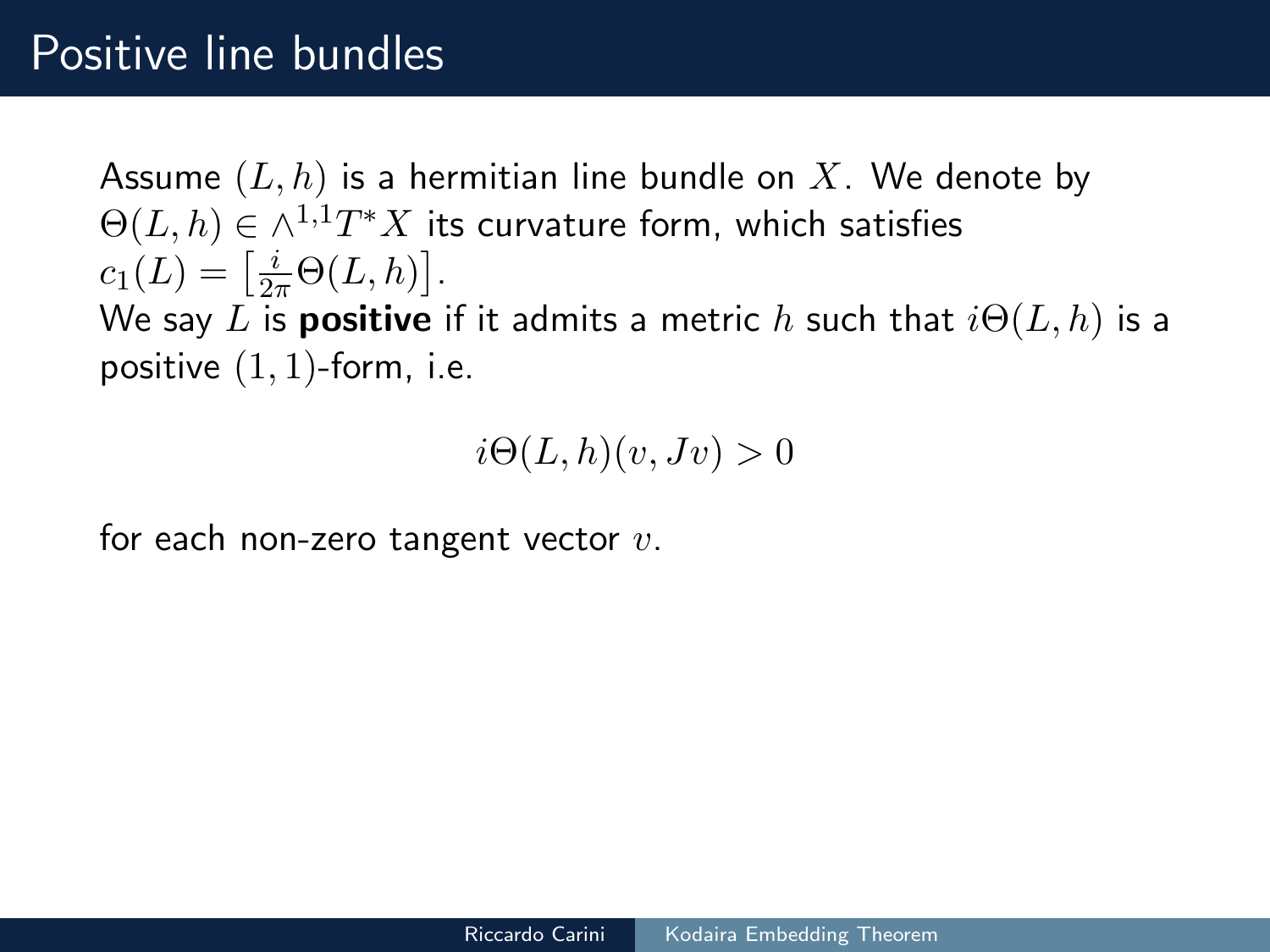## Positive line bundles

Assume  $(L, h)$  is a hermitian line bundle on X. We denote by  $\Theta(L,h)\in\wedge^{1,1}T^*X$  its curvature form, which satisfies  $c_1(L) = \left[\frac{i}{2\pi}\Theta(L, h)\right].$ We say L is **positive** if it admits a metric h such that  $i\Theta(L, h)$  is a

positive  $(1, 1)$ -form, i.e.

 $i\Theta(L, h)(v, Jv) > 0$ 

for each non-zero tangent vector  $v$ .

Fixing local holomorphic coordinates  $z_1, \ldots, z_n$  and writing

$$
\Theta(L,h) = \frac{i}{2} \sum h_{ij} dz_i \wedge d\bar{z}_j,
$$

positivity is equivalent to the hermitian matrix of C-valued smooth functions  $(h_{ij})$  being positive definite at each point  $x \in X$ .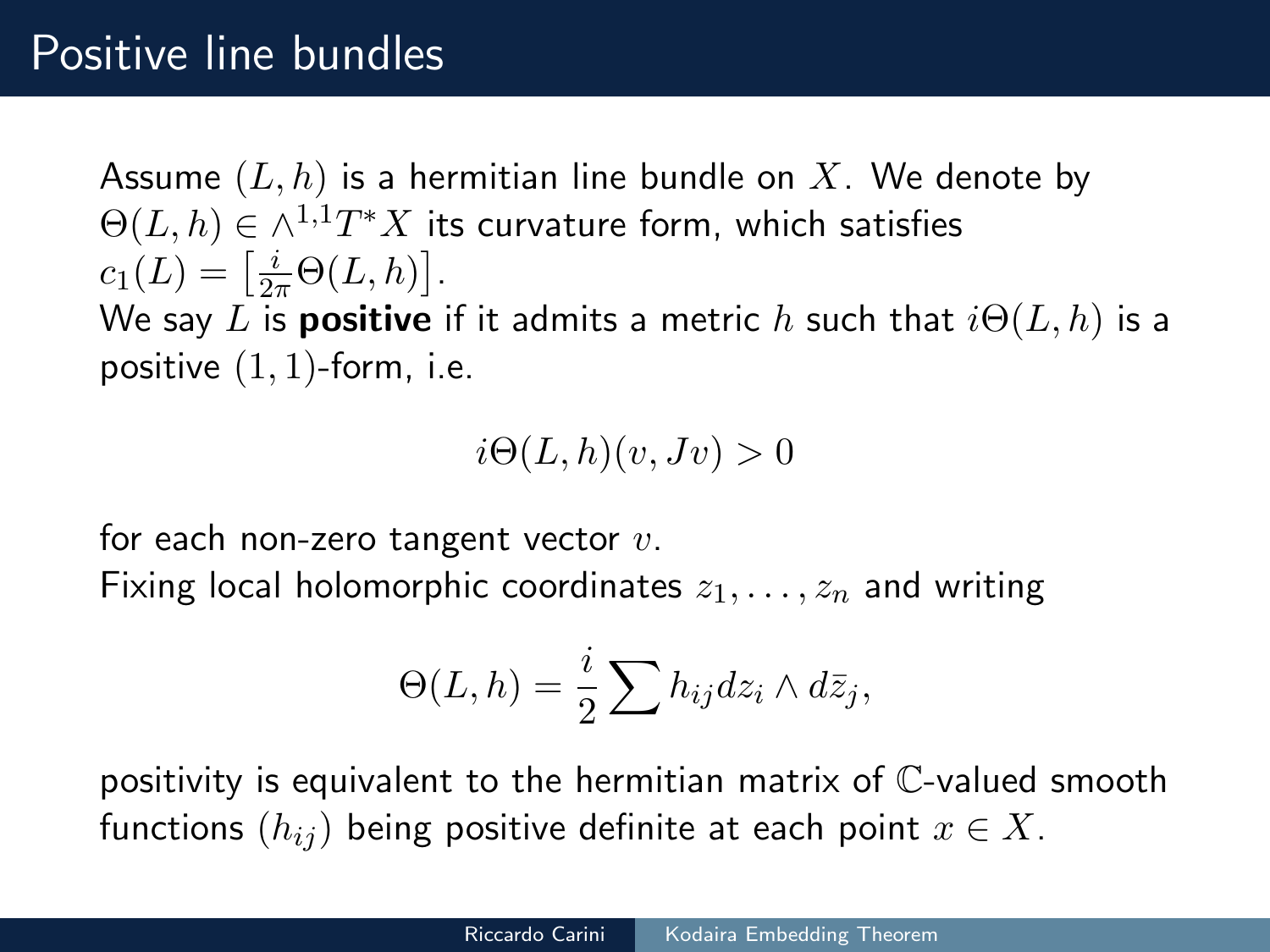Note that if  $\omega$  is a positive  $(1,1)$ -form on  $X$ , then  $\int_C \omega > 0$  for any complex curve  $C \subset X$ , as  $\omega|_C$  is locally of the form

$$
\omega\mid_C = f(x, y)dx \wedge dy, \quad f(x, y) > 0.
$$

One can prove a similar positivity property for any complex submanifold  $V\subset X$  by replacing  $\omega$  with  $\omega^{\dim(V)}$  (compare with the algebraic notion of positivity).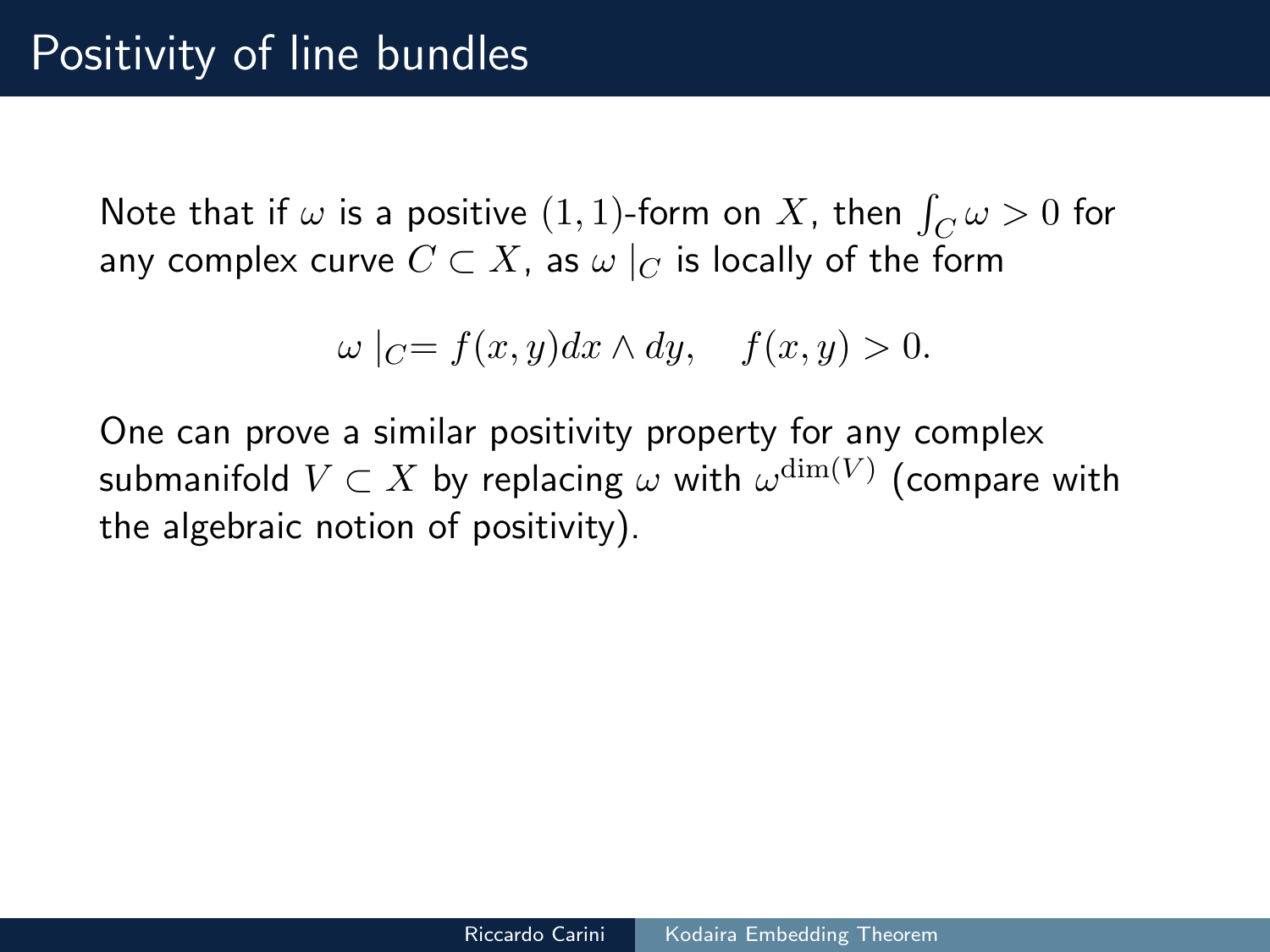Note that if  $\omega$  is a positive  $(1,1)$ -form on  $X$ , then  $\int_C \omega > 0$  for any complex curve  $C \subset X$ , as  $\omega|_C$  is locally of the form

$$
\omega|_{C} = f(x, y)dx \wedge dy, \quad f(x, y) > 0.
$$

One can prove a similar positivity property for any complex submanifold  $V\subset X$  by replacing  $\omega$  with  $\omega^{\dim(V)}$  (compare with the algebraic notion of positivity).

#### Example

On a smooth curve  $C$  a line bundle  $L$  corresponding to  $D \in Div(C)$  is positive if and only if  $deg(D) > 0$ . Note that  $\int_C c_1(L) = \deg(D).$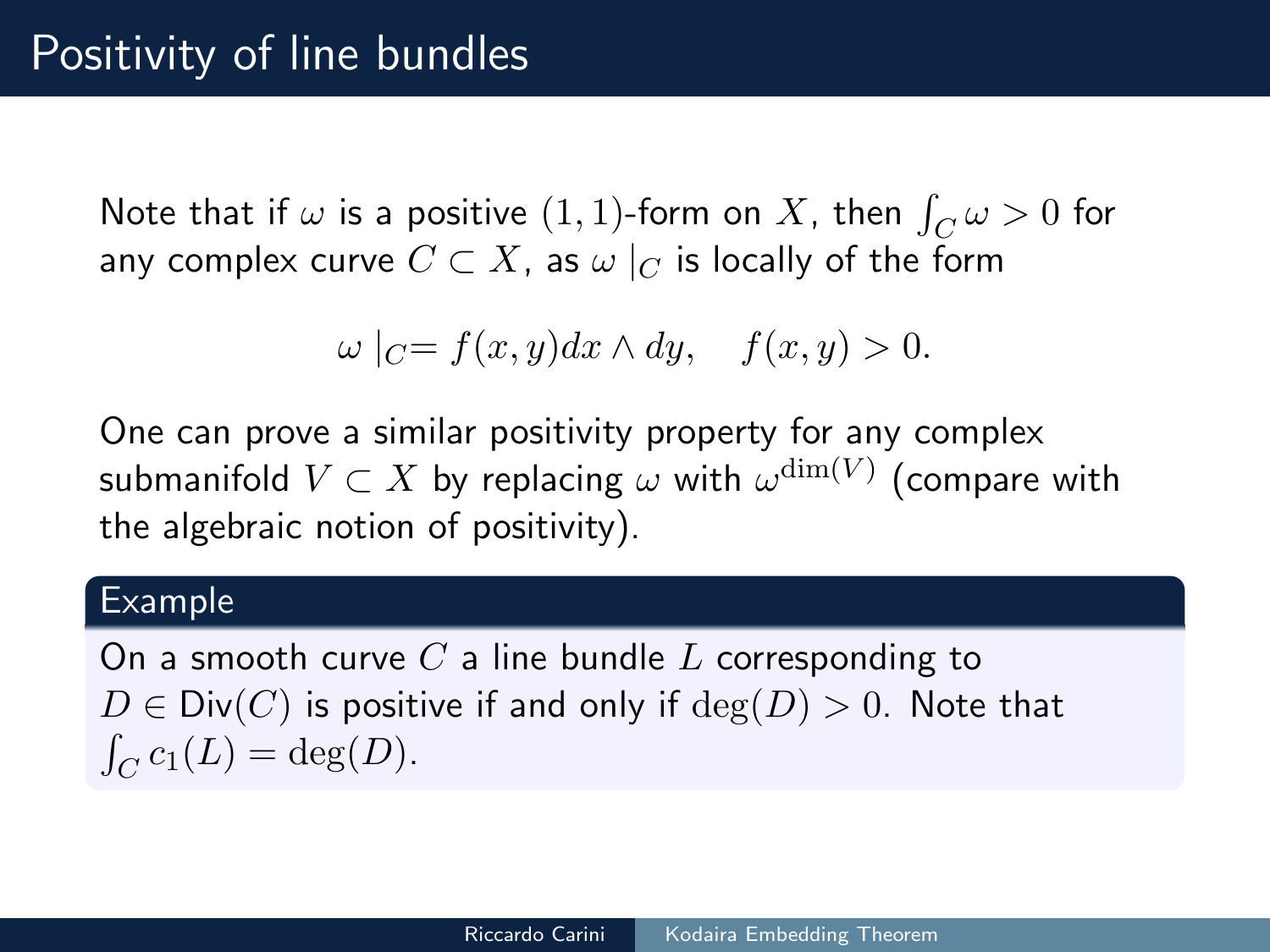#### Theorem

A line bundle  $L$  on a compact complex manifold  $X$  is ample if and only if it is positive.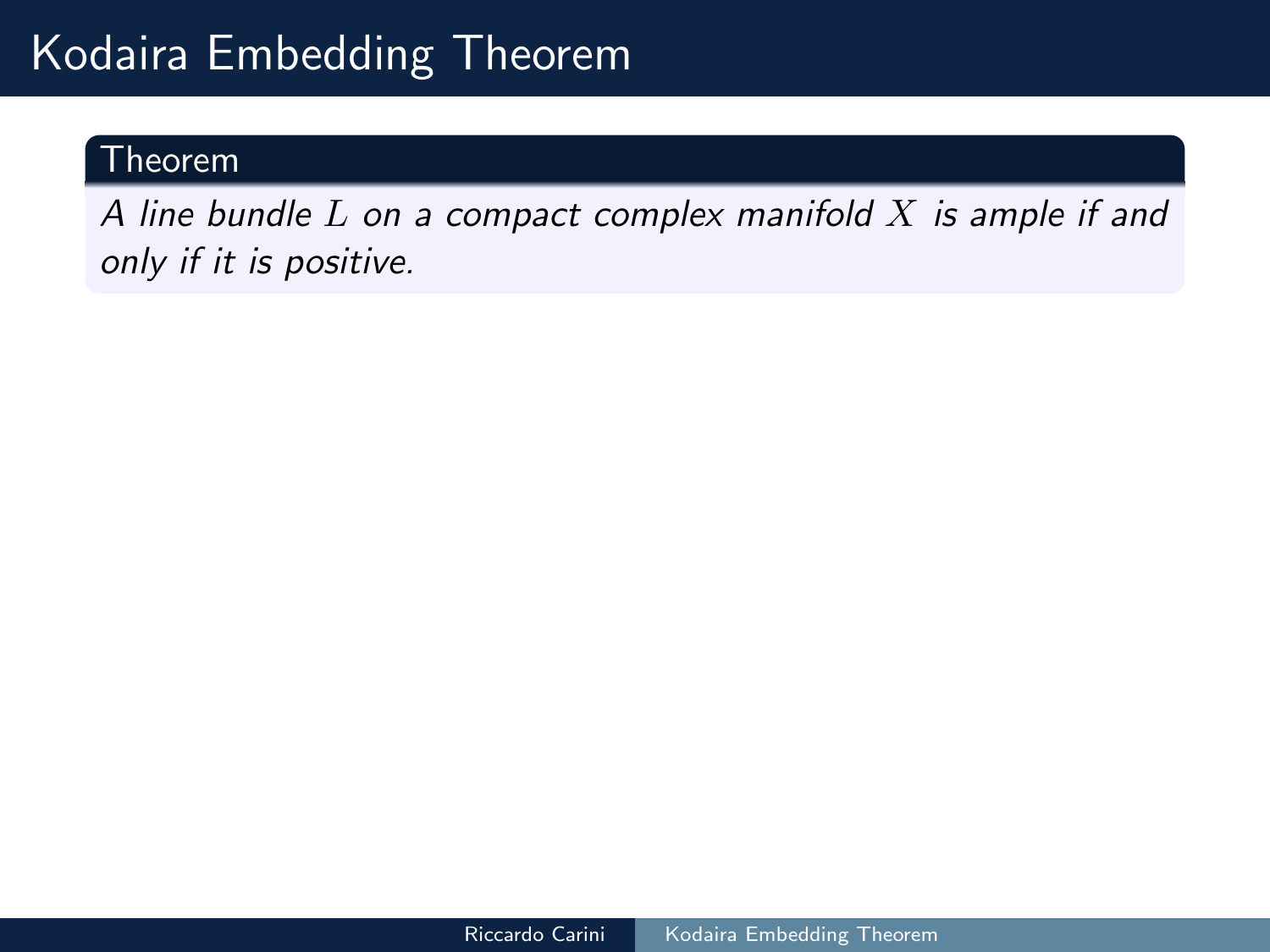#### Theorem

A line bundle  $L$  on a compact complex manifold  $X$  is ample if and only if it is positive.

Clearly any ample line bundle  $L$  is positive, since for sufficiently large  $k \gg 0$  we have

 $L^k \cong \mathcal{O}_{\mathbb{P}^N}(1) \mid_X,$ 

and the hyperplane bundle is **positive** (its curvature is just the Fubini-Study form).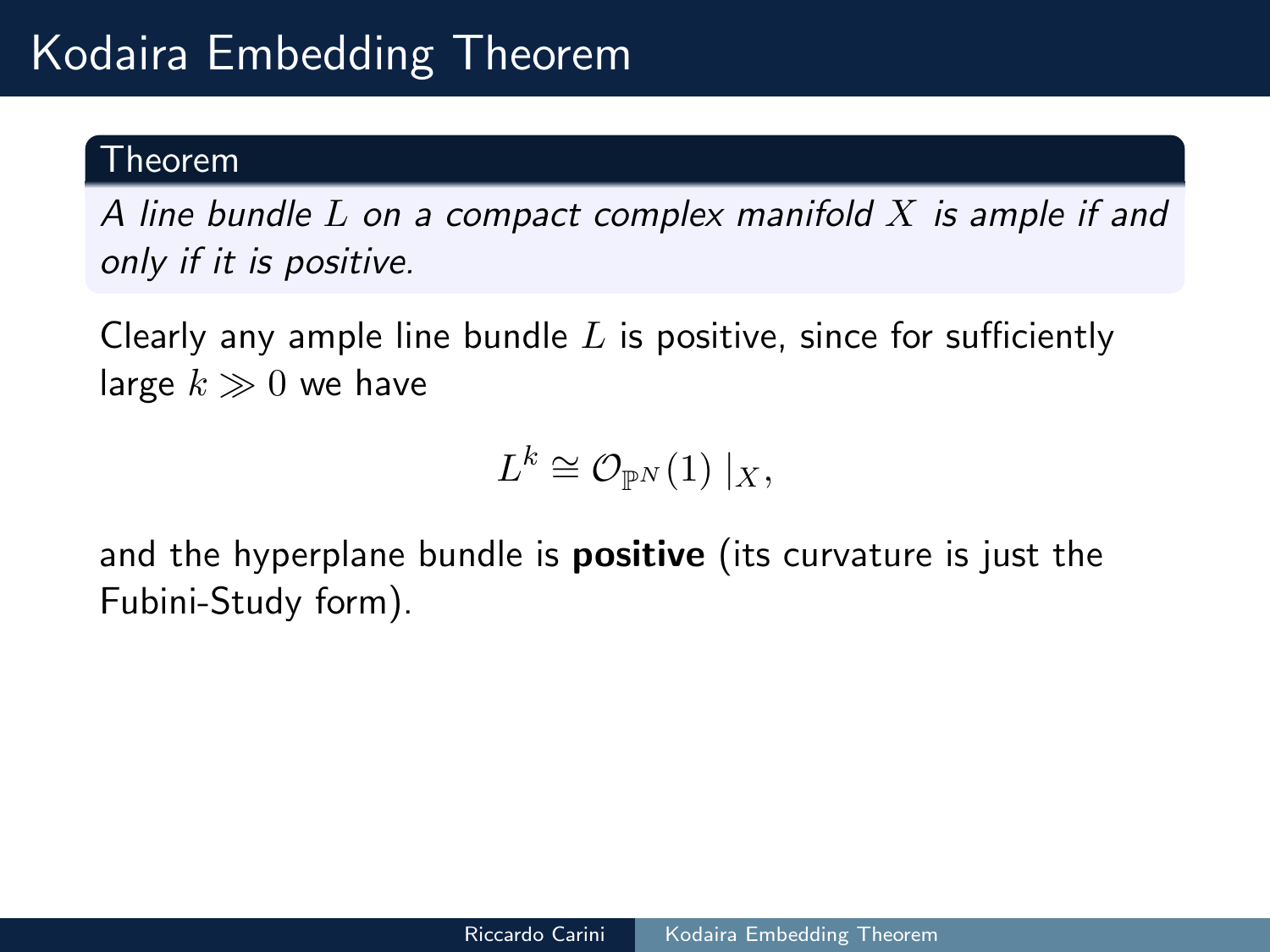#### Theorem

A line bundle  $L$  on a compact complex manifold  $X$  is ample if and only if it is positive.

Clearly any ample line bundle  $L$  is positive, since for sufficiently large  $k \gg 0$  we have

 $L^k \cong \mathcal{O}_{\mathbb{P}^N}(1) \mid_X,$ 

and the hyperplane bundle is **positive** (its curvature is just the Fubini-Study form).

The other implication is more involved, and it relies on the following ingredients:

- Cohomological characterisation of ampleness;
- Kodaira Vanishing Theorem;
- Blowing up to replace points with divisors (if  $\dim X > 1$ ).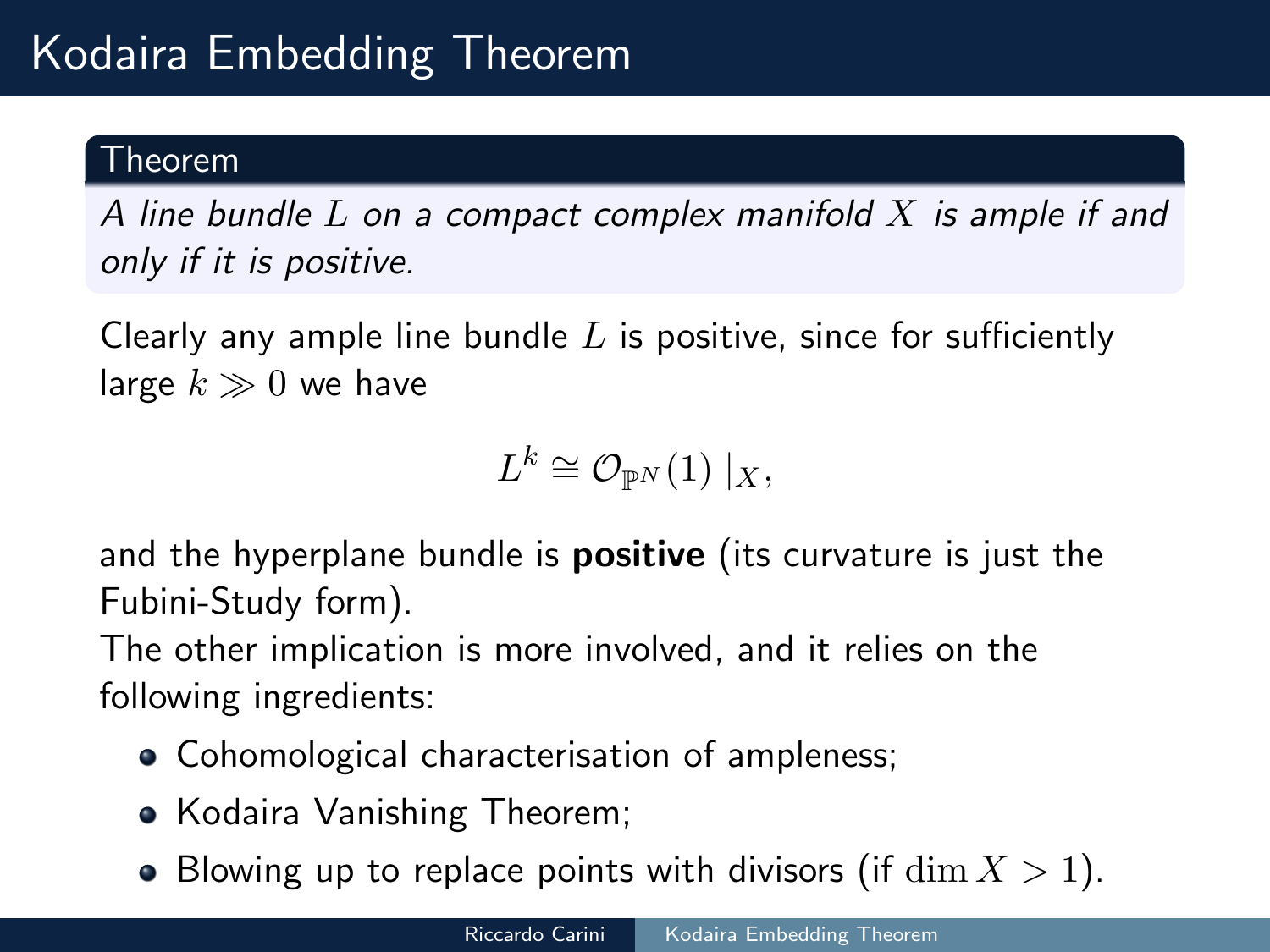Given a line bundle  $L \to X$ , in order for  $i_L : X \dashrightarrow \mathbb{P}(H^0(X, L)^\vee)$ to be an embedding, we need the following properties:

 $\bullet$   $i_L$  is a well defined **morphism**, i.e.  $Bs(L) = \emptyset$ . This amounts to the surjectivity of the restriction map

 $H^0(X,L) \to L_x, \quad \text{for all } x \in X.$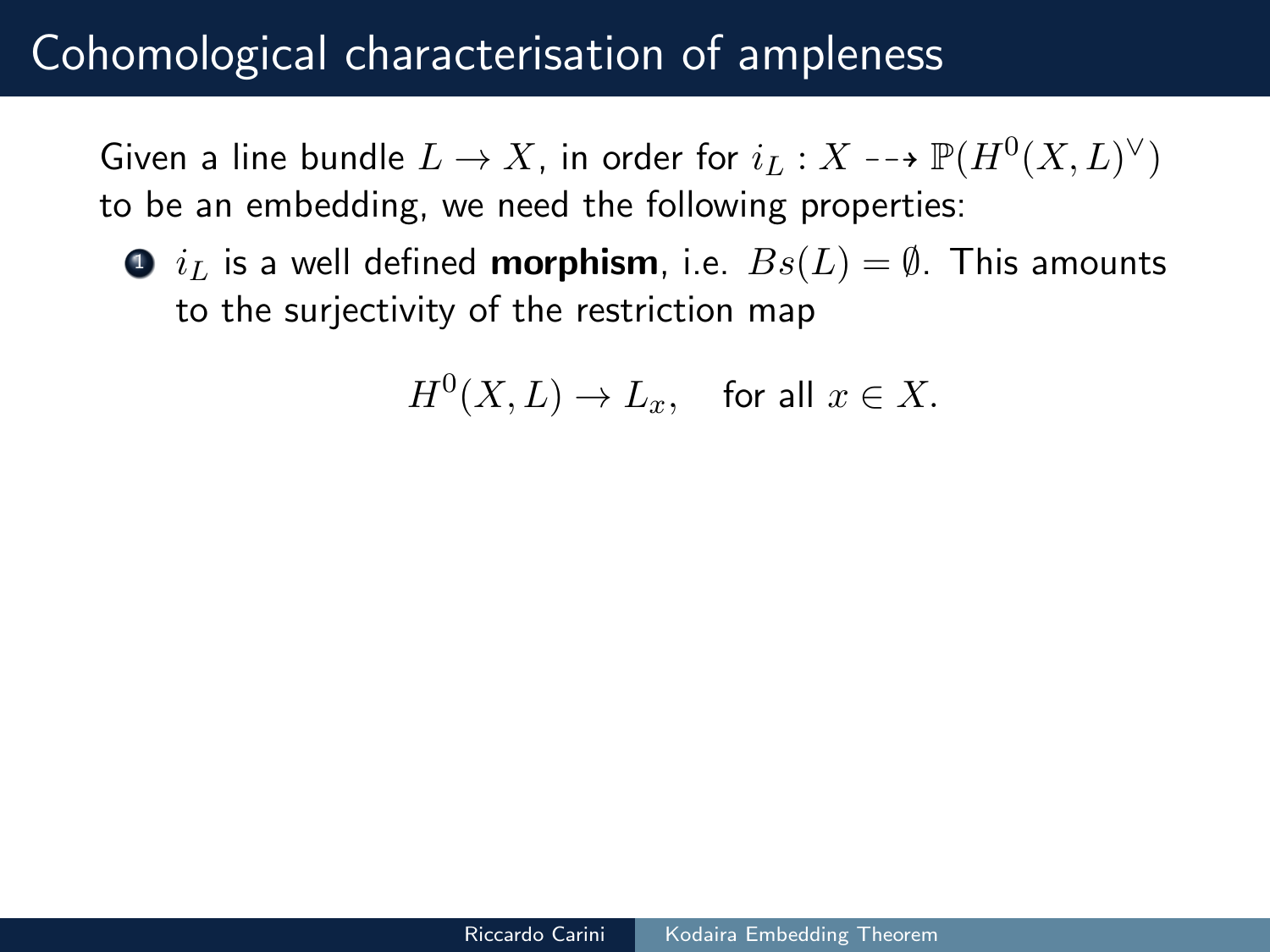Given a line bundle  $L \to X$ , in order for  $i_L : X \dashrightarrow \mathbb{P}(H^0(X, L)^\vee)$ to be an embedding, we need the following properties:

 $\bullet$   $i_L$  is a well defined **morphism**, i.e.  $Bs(L) = \emptyset$ . This amounts to the surjectivity of the restriction map

$$
H^0(X, L) \to L_x, \quad \text{for all } x \in X.
$$

Note that such a map comes from taking global sections of the exact sequence of sheaves

$$
0 \to L \otimes \mathcal{I}_x \to L \to L_x \to 0,
$$

where  $L \otimes \mathcal{I}_x$  is the sheaf of holomorphic sections of  $L$ vanishing at  $x$ . Hence we want

$$
H^1(X, L \otimes \mathcal{I}_x) = 0.
$$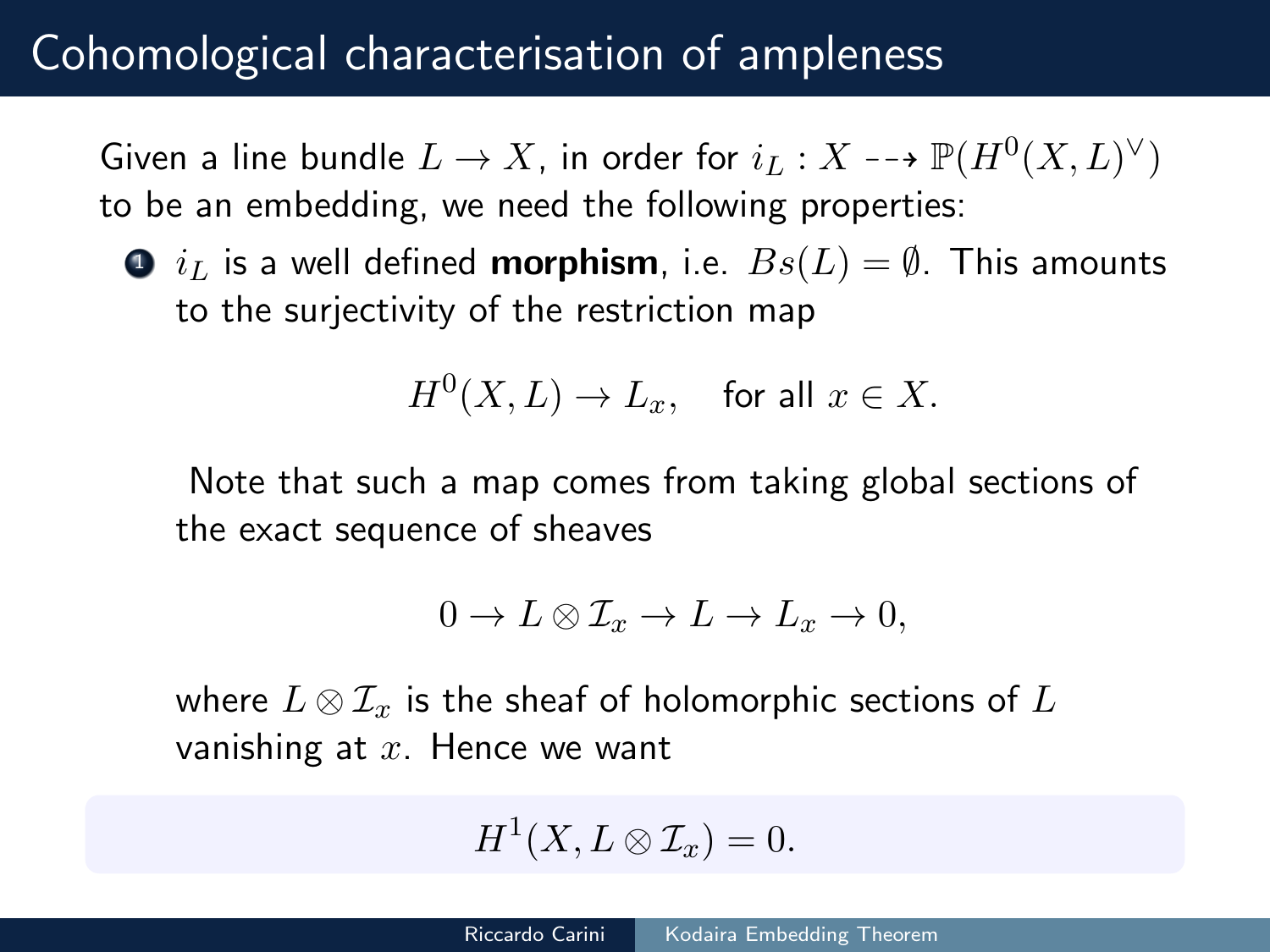$\bullet$  i<sub>L</sub> is injective, i.e. for all  $x, y \in X$ ,  $x \neq y$ , there is a section of L vanishing at x but not at y, or equivalently, the map

 $H^0(X,L) \rightarrow L_x \oplus L_y, \quad \text{for all } x \neq y,$ 

is surjective.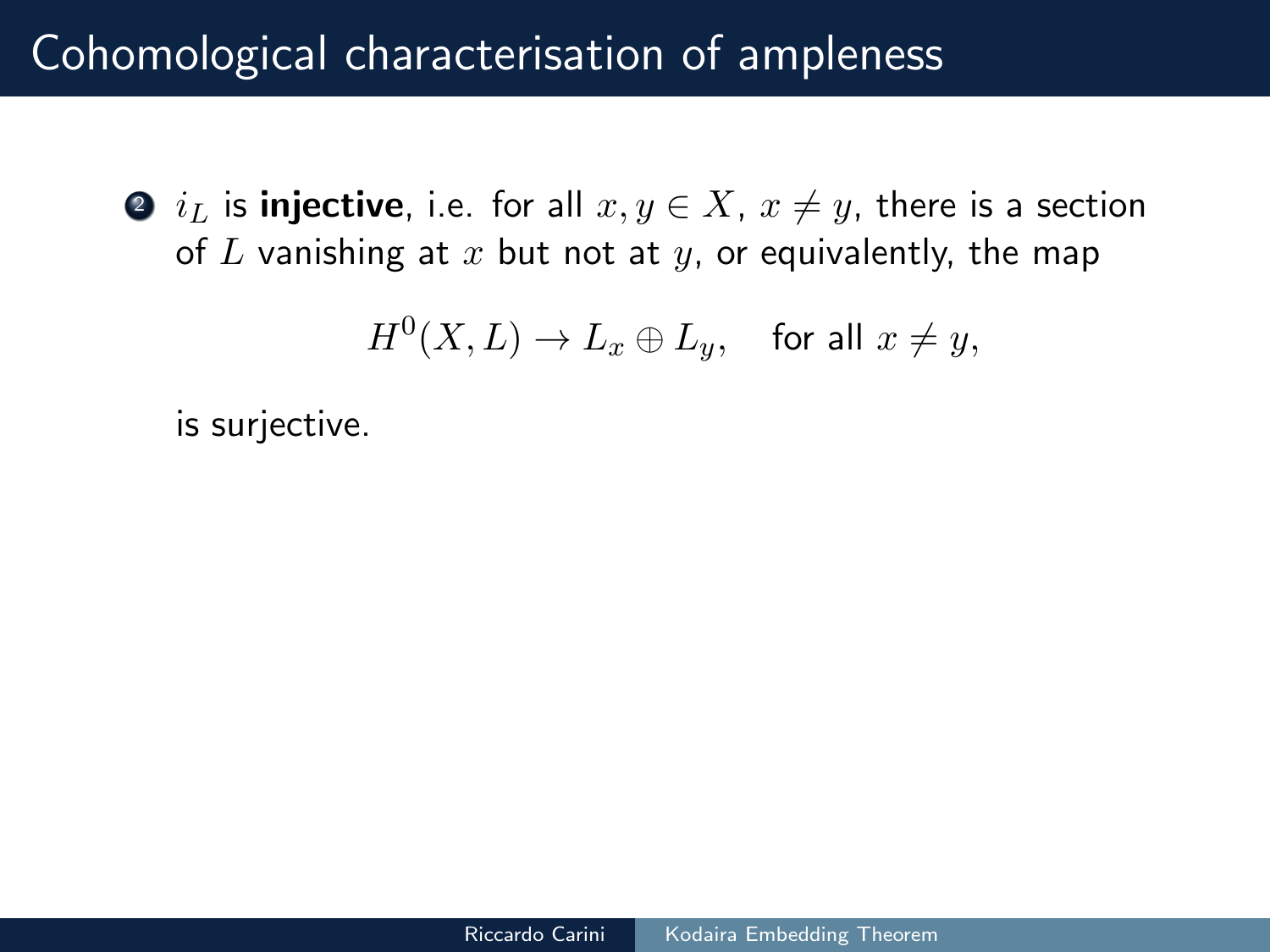$\bullet$   $i_L$  is injective, i.e. for all  $x, y \in X$ ,  $x \neq y$ , there is a section of L vanishing at x but not at y, or equivalently, the map

$$
H^0(X, L) \to L_x \oplus L_y, \quad \text{for all } x \neq y,
$$

is surjective. Again we can fit this map into an exact sequence of sheaves

$$
0 \to L \otimes \mathcal{I}_{x,y} \to L \to L_x \oplus L_y \to 0,
$$

so that injectivity becomes equivalent to the following vanishing

$$
H^1(X, L \otimes \mathcal{I}_{x,y}) = 0.
$$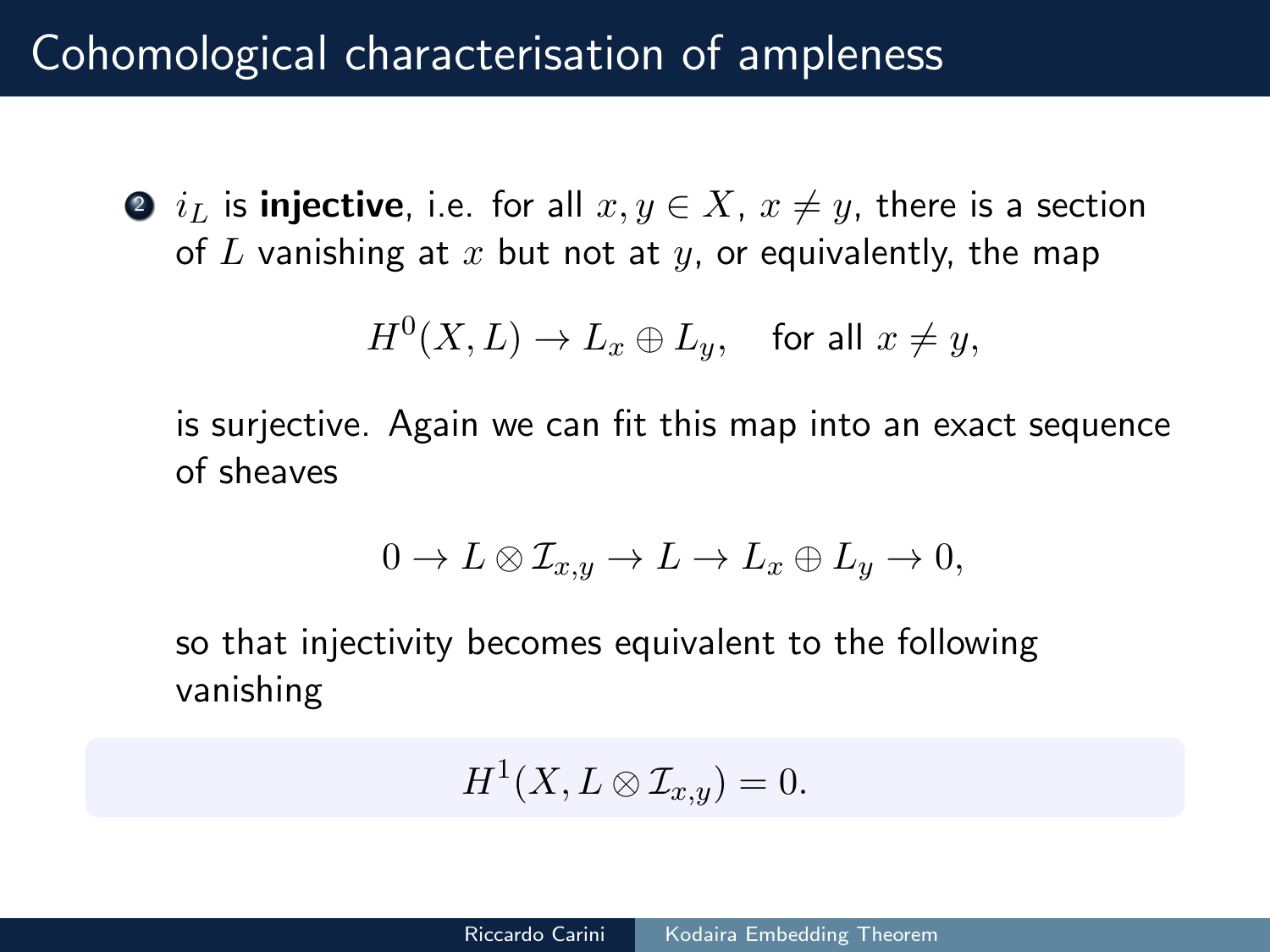$\bullet$   $i_L$  is **immersive**, i.e. the differential  $di_L:T_xX\rightarrow T_{i_L(x)}\mathbb{P}^N$  is injective at every point  $x \in X$ . Dually, we need the map

$$
H^{0}(X, L \otimes \mathcal{I}_{x}) \to T_{x}^{*}X \otimes L_{x}
$$

$$
s_{\alpha} \mapsto ds_{\alpha}(x)
$$

to be surjective.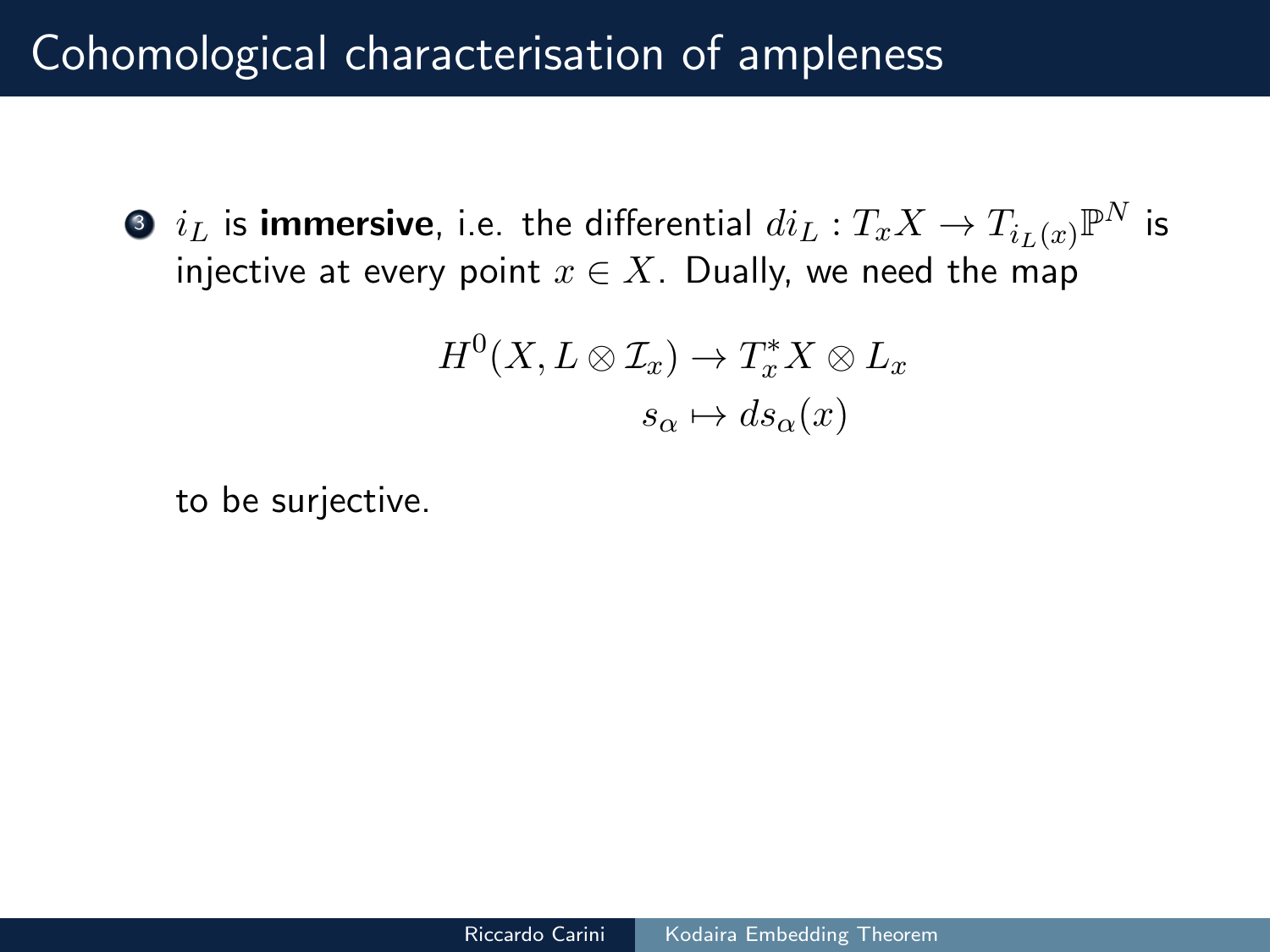$\bullet$   $i_L$  is **immersive**, i.e. the differential  $di_L:T_xX\rightarrow T_{i_L(x)}\mathbb{P}^N$  is injective at every point  $x \in X$ . Dually, we need the map

$$
H^{0}(X, L \otimes \mathcal{I}_{x}) \to T_{x}^{*}X \otimes L_{x}
$$

$$
s_{\alpha} \mapsto ds_{\alpha}(x)
$$

to be surjective. Looking at the exact sequence

$$
0 \to L \otimes \mathcal{I}_x^2 \to L \otimes \mathcal{I}_x \to L \otimes T_x^* X \to 0,
$$

we want

$$
H^1(X, L \otimes \mathcal{I}_x^2) = 0.
$$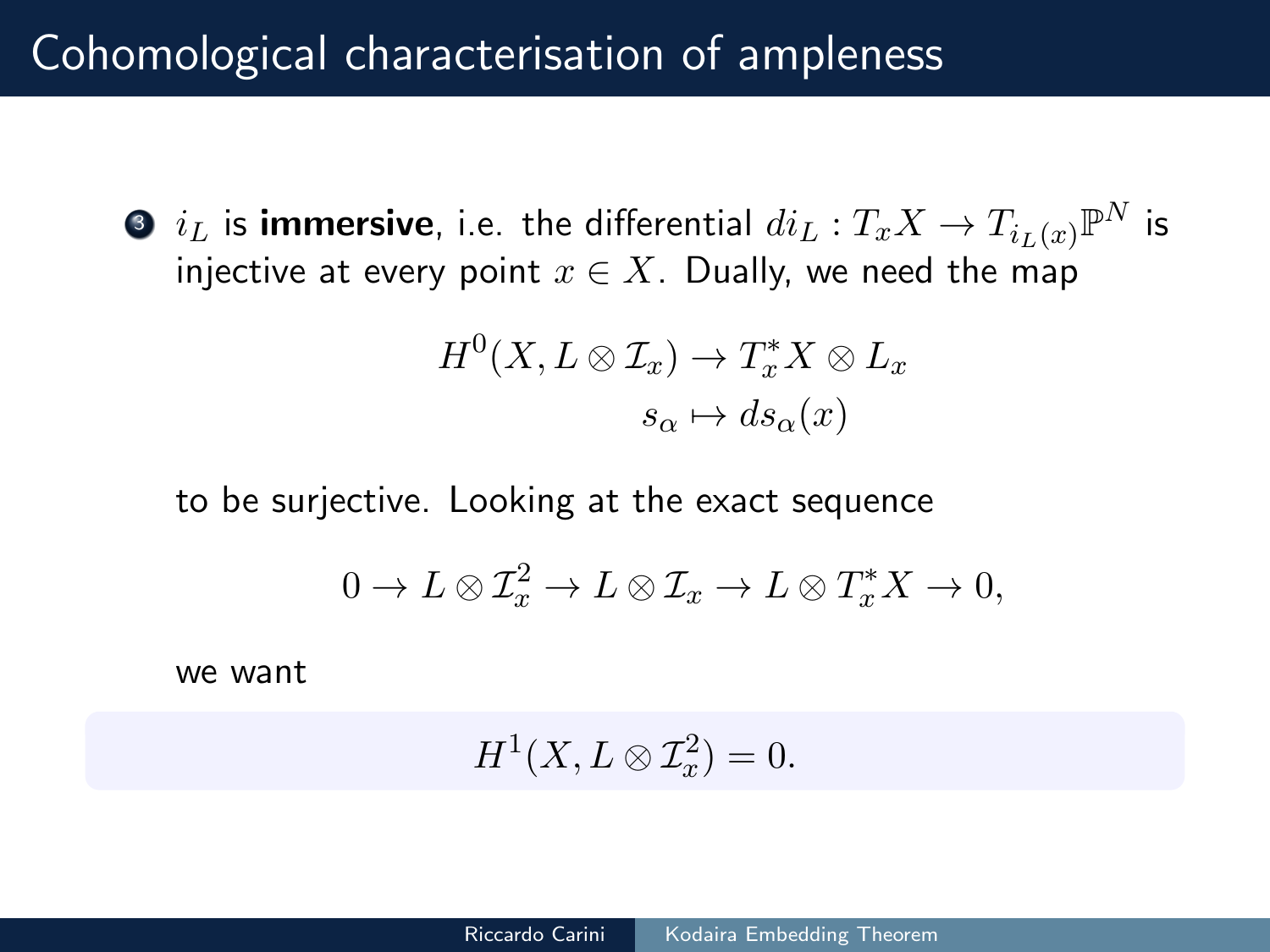# Vanishing Theorems

### Theorem (Kodaira Vanishing)

If  $L$  is a positive line bundle on a compact complex manifold  $X$ with canonical bundle  $K_X$ , then

 $H^q(X, L \otimes K_X) = 0$  for  $q > 0$ .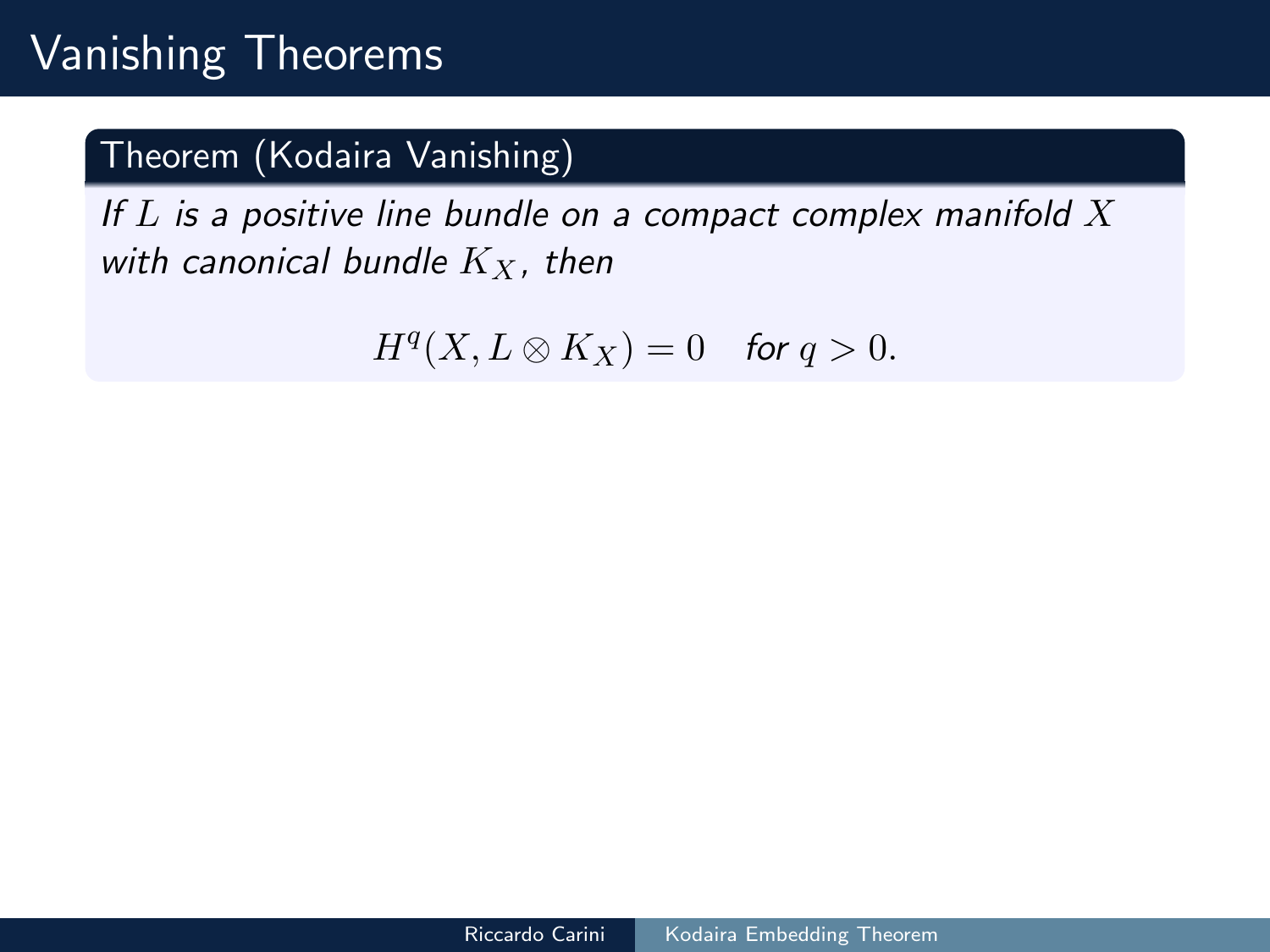### Theorem (Kodaira Vanishing)

If  $L$  is a positive line bundle on a compact complex manifold  $X$ with canonical bundle  $K_X$ , then

$$
H^q(X, L \otimes K_X) = 0 \quad \text{for } q > 0.
$$

### Theorem (Serre Vanishing)

Let  $L$  be a positive line bundle on a compact complex manifold  $X$ . Then

$$
H^q(X, L^k) = 0 \quad \text{for } q > 0 \text{ and } k \gg 0.
$$

Note that by Serre Vanishing and Riemann-Roch

$$
\chi(L^k) = \dim H^0(X, L^k) = \frac{k^n}{n!} \int_X c_1(L)^n + \dots \gg 0 \text{ if } k \gg 0,
$$

so we expect to eventually get "enough sections" to define an embedding.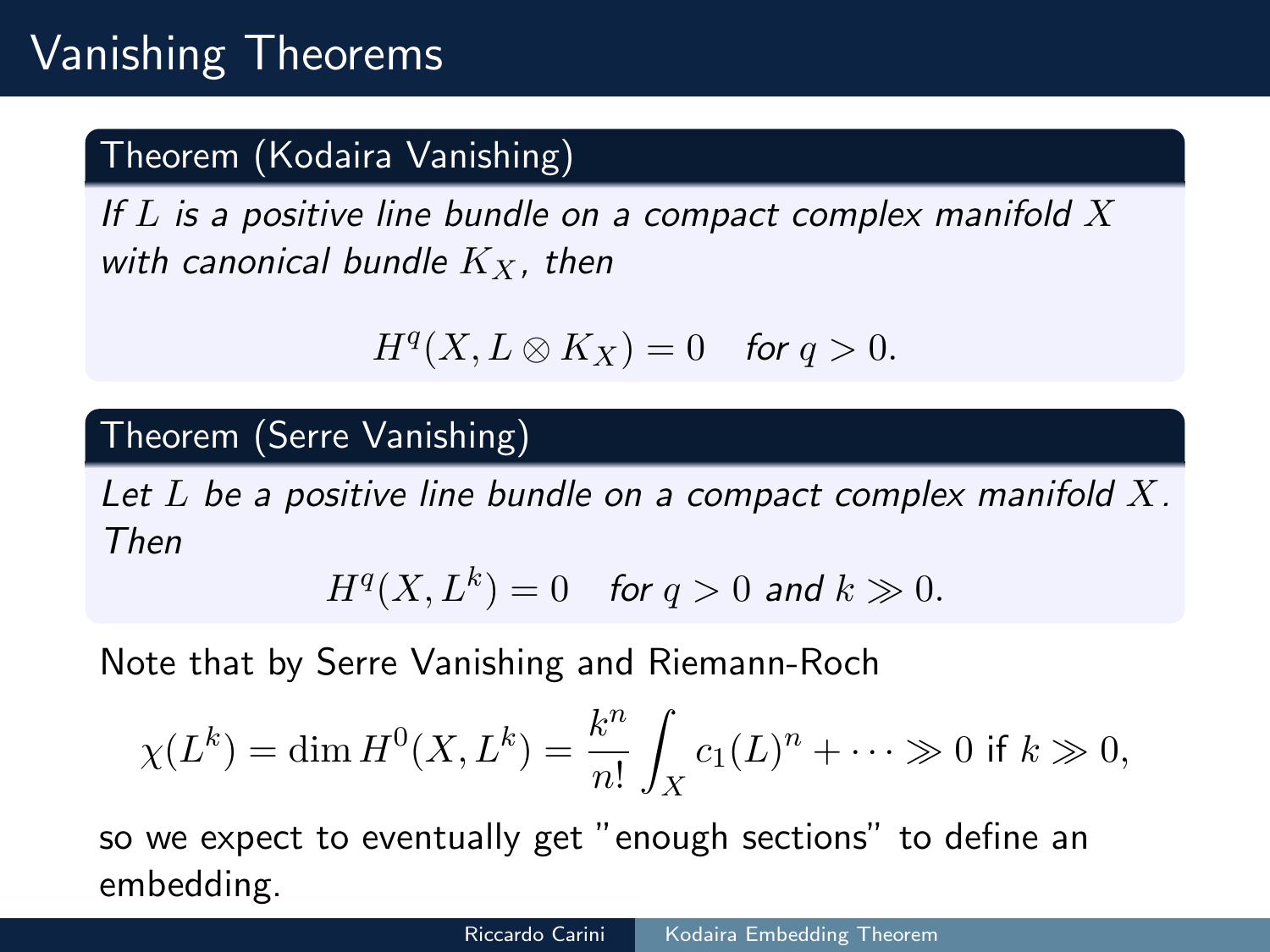# Kodaira Embedding for curves

#### Lemma

Let  $C$  be a compact Riemann surface of genus q. Then if  $deg(D) > 2q + 1$ , the line bundle  $\mathcal{O}_C(D)$  is very ample. In particular, any positive line bundle is ample.

#### Proof.

We simply use the previous characterisation of ampleness in terms of cohomology groups. Given  $x \neq y$  in C, since they are **effective** divisors on C,  $\mathcal{O}_C(D) \otimes \mathcal{I}_{x,y} = \mathcal{O}_C(D-x-y)$ . Hence

$$
H1(C, D - x - y) = H1(C, KC + (D - x - y - KC)) = 0
$$

by Kodaira Vanishing, as

$$
deg(D - x - y - K_C) \ge 2g + 1 - 2 - (2g - 2) = 1 > 0.
$$

A similar computation for  $D-2x$  completes the proof.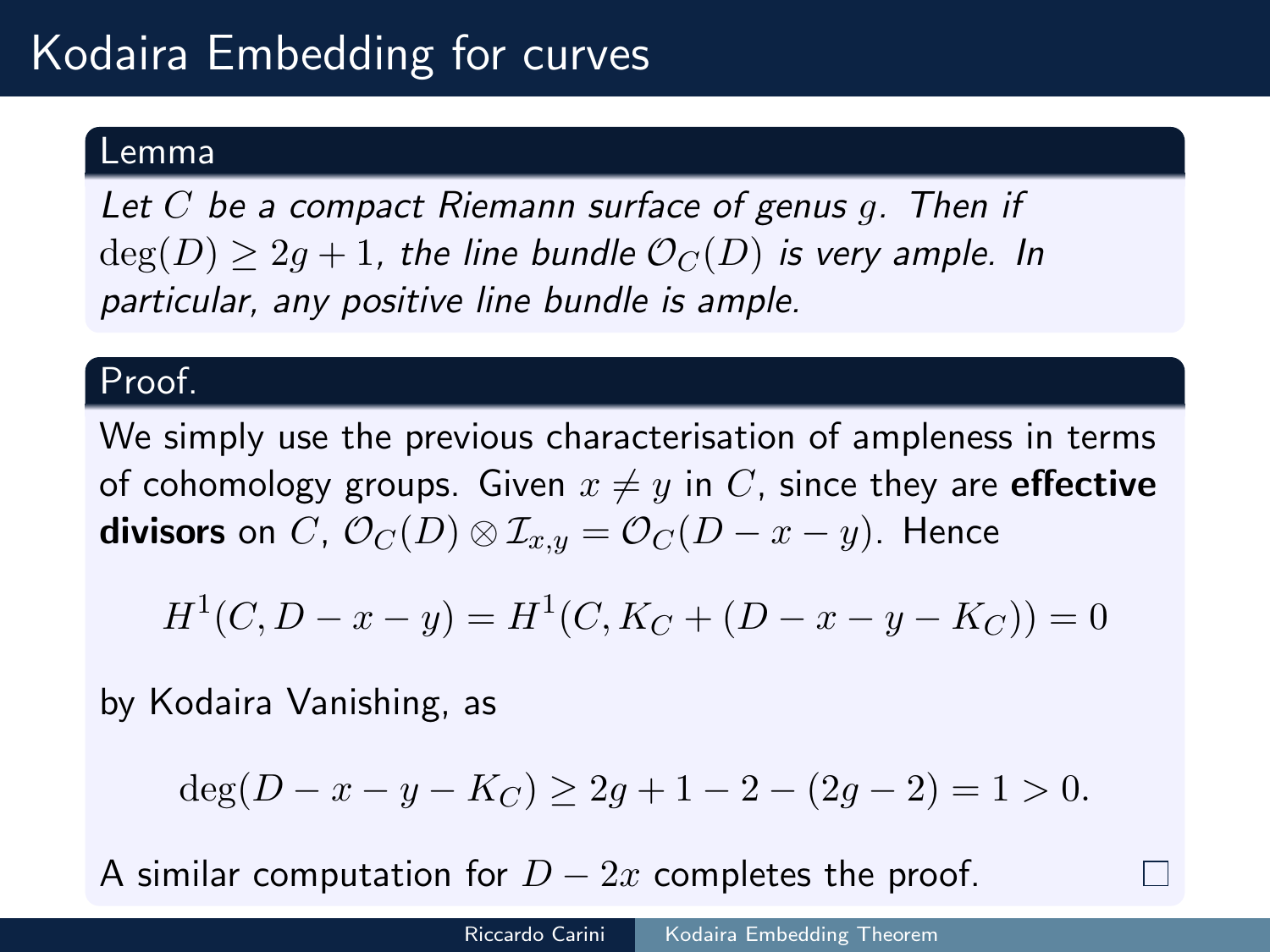### Blowing-up

Recall the **blow-up** of  $\mathbb{C}^n$  at the origin is given by the incidence variety

$$
Bl_0(\mathbb{C}^n) = \{ (z,\ell) \in \mathbb{C}^n \times \mathbb{P}^{n-1} \mid z \in \ell \} \subset \mathbb{C}^n \times \mathbb{P}^{n-1},
$$

together with the projection  $\pi=p_1$  onto  $\mathbb{C}^n$ . The fibre  $E=\pi^{-1}(0)$  is called the  ${\bf exceptional}$  divisor. Note that  $\pi$  is an isomorphism outside the exceptional locus.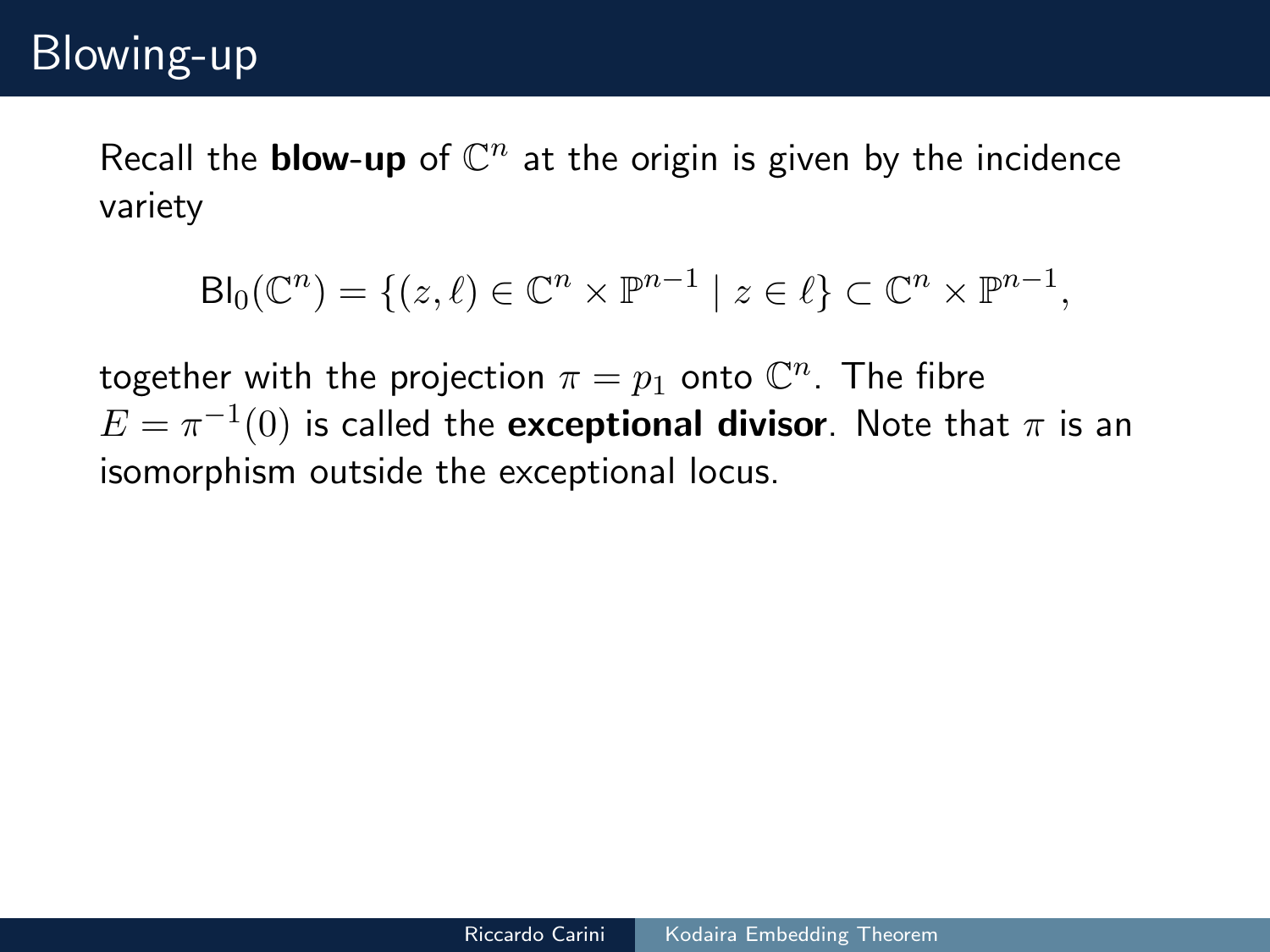Recall the **blow-up** of  $\mathbb{C}^n$  at the origin is given by the incidence variety

$$
Bl_0(\mathbb{C}^n) = \{ (z,\ell) \in \mathbb{C}^n \times \mathbb{P}^{n-1} \mid z \in \ell \} \subset \mathbb{C}^n \times \mathbb{P}^{n-1},
$$

together with the projection  $\pi=p_1$  onto  $\mathbb{C}^n$ . The fibre  $E=\pi^{-1}(0)$  is called the  ${\bf exceptional}$  divisor. Note that  $\pi$  is an isomorphism outside the exceptional locus.

If we consider the second projection  $p_2: \mathsf{Bl}_0(\mathbb{C}^n) \to \mathbb{P}^{n-1}$ , we realise that it can be regarded as the total space of the **tautological bundle**  $\mathcal{O}_{\mathbb{P}^{n-1}}(-1)$ . Then E is simply the zero-section and

$$
\mathcal{O}_{\mathrm{Bl}_0(\mathbb{C}^n)}(E) = p_2^* \mathcal{O}_{\mathbb{P}^{n-1}}(-1).
$$

When we restrict to  $E \cong \mathbb{P}^{n-1}$ , we have  $\mathcal{O}_E(E) \cong \mathcal{O}_{\mathbb{P}^{n-1}}(-1)$ .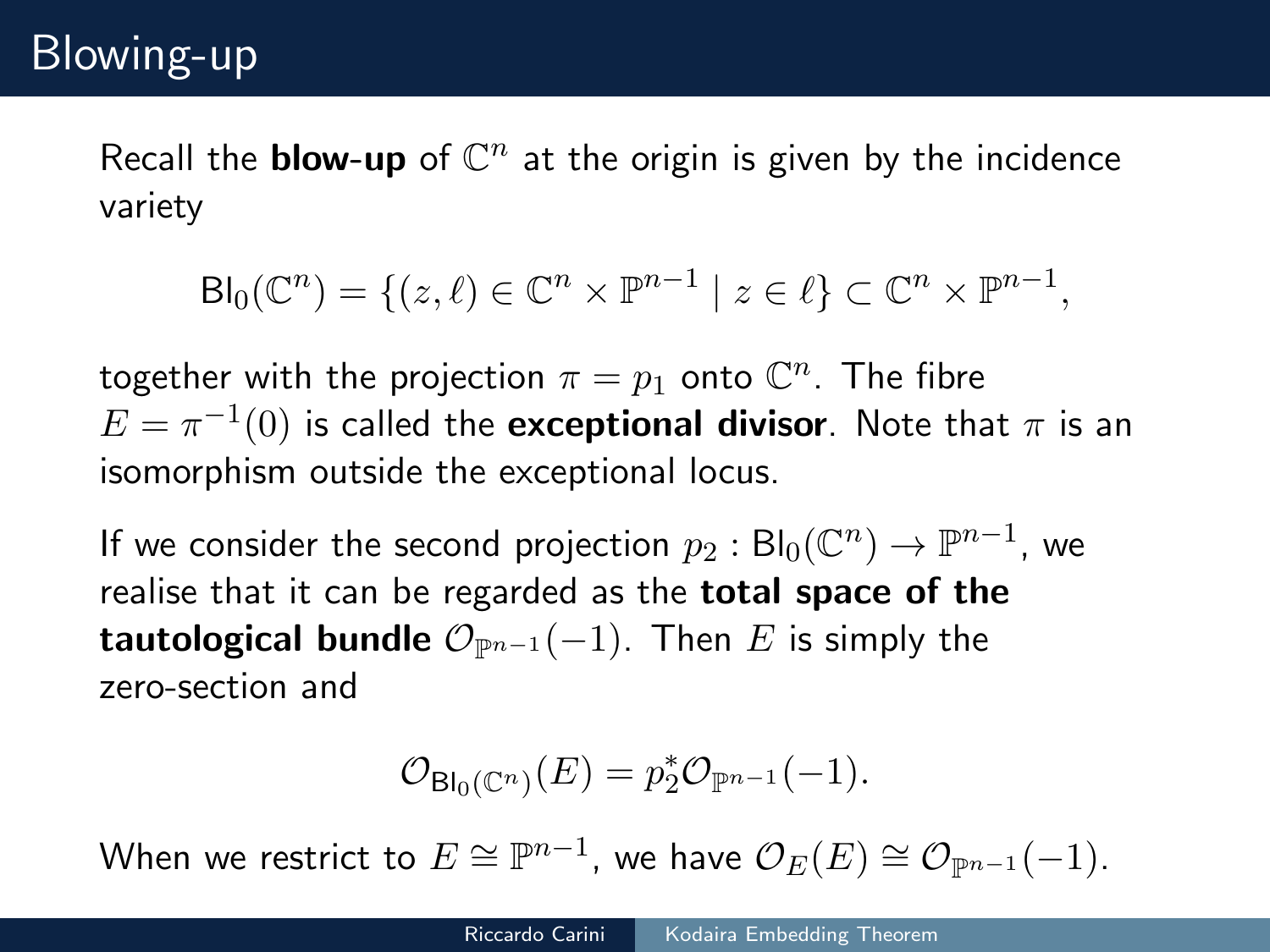Now if  $X$  is an arbitrary complex manifold of dimension  $n$  and  $x \in X$ , we can define  $\tilde{X} = Bl_x(X)$  by simply replacing a nhood of x with  $\text{Bl}_0(\mathbb{C}^n)$ .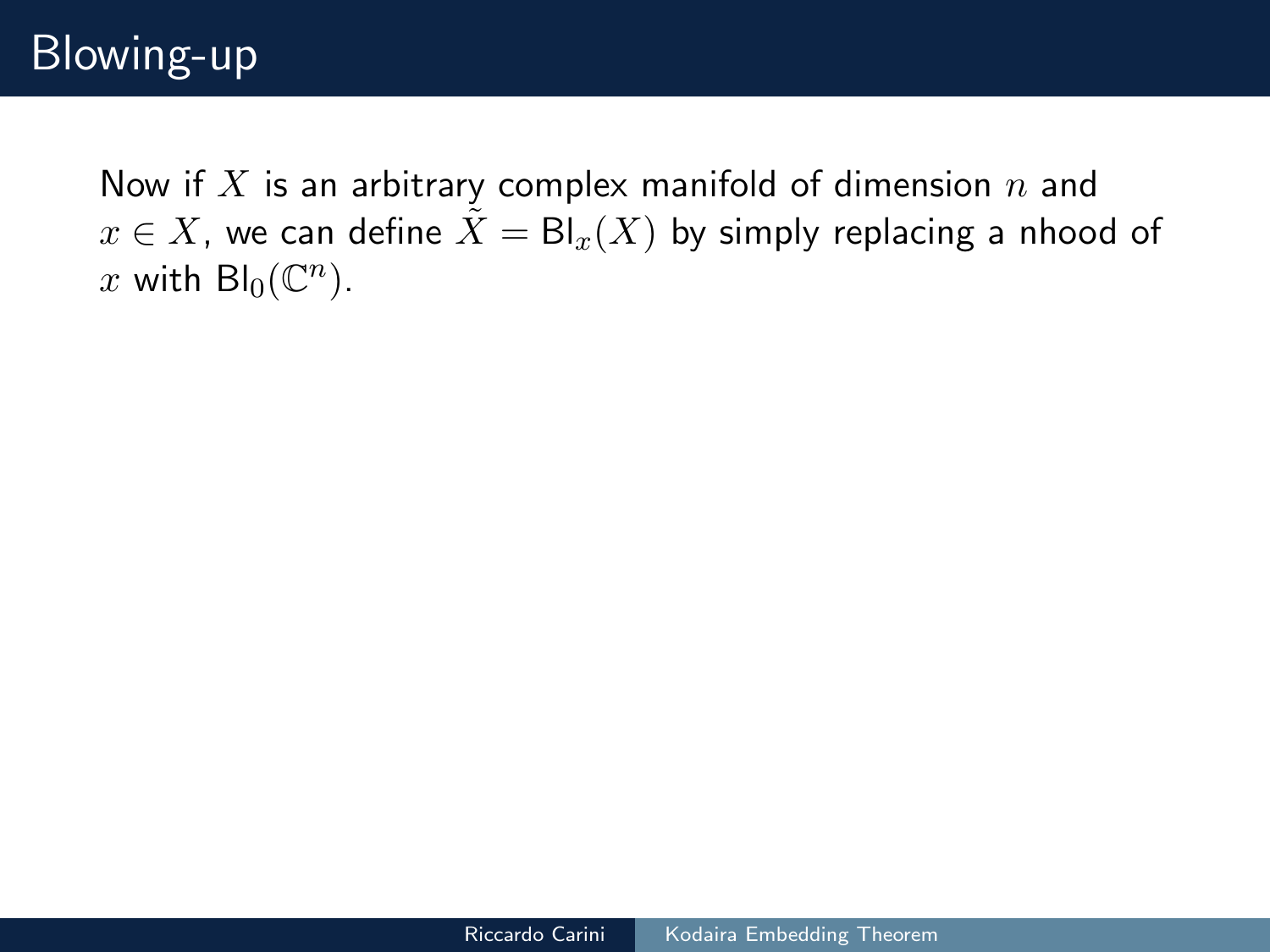Now if X is an arbitrary complex manifold of dimension  $n$  and  $x \in X$ , we can define  $\tilde{X} = Bl_x(X)$  by simply replacing a nhood of x with  $\text{Bl}_0(\mathbb{C}^n)$ .

We can endow  $\mathcal{O}_{\tilde{X}}(E)$  with a metric by glueing the local metric induced by  $\mathcal{O}_{\mathbb{P}^{n-1}}(-1)$  around E and a flat metric away from E (where  $\mathcal{O}_{\tilde{\mathbf{Y}}}(E)$  is trivial!).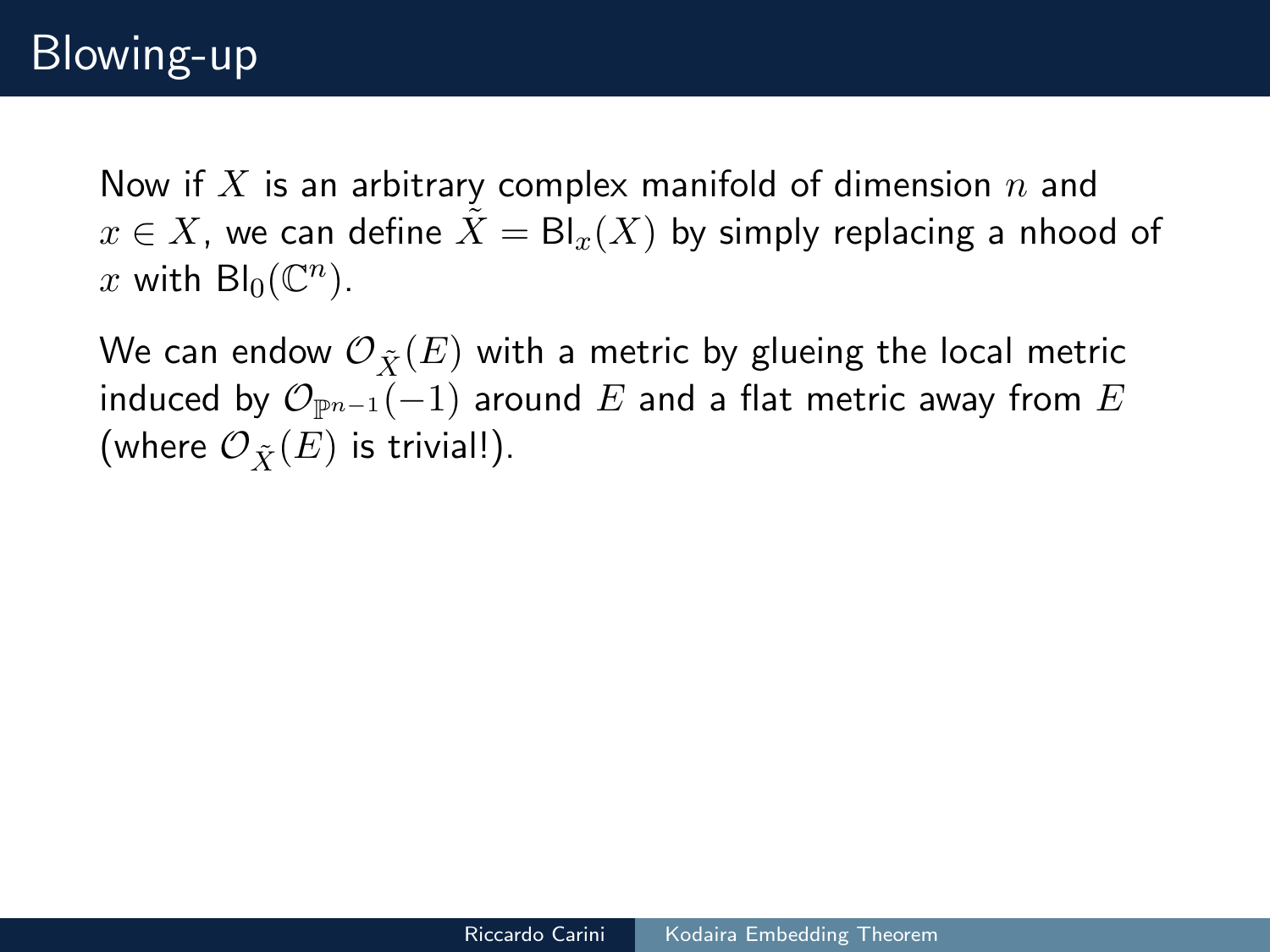Now if  $X$  is an arbitrary complex manifold of dimension  $n$  and  $x \in X$ , we can define  $\tilde{X} = \text{Bl}_x(X)$  by simply replacing a nhood of x with  $\text{Bl}_0(\mathbb{C}^n)$ .

We can endow  $\mathcal{O}_{\tilde{\mathbf{Y}}}(E)$  with a metric by glueing the local metric induced by  $\mathcal{O}_{\mathbb{P}^{n-1}}(-1)$  around E and a flat metric away from E (where  $\mathcal{O}_{\tilde{\mathbf{Y}}}(E)$  is trivial!).

#### Lemma

If  $L$  is a positive line bundle on  $X$  and  $M$  is any line bundle, then for all  $m > 0$  the line bundle

$$
\pi^*(L^k\otimes M)\otimes \mathcal O_{\tilde X}(-mE)
$$

is positive on  $\tilde{X}$  for  $k \gg 0$ .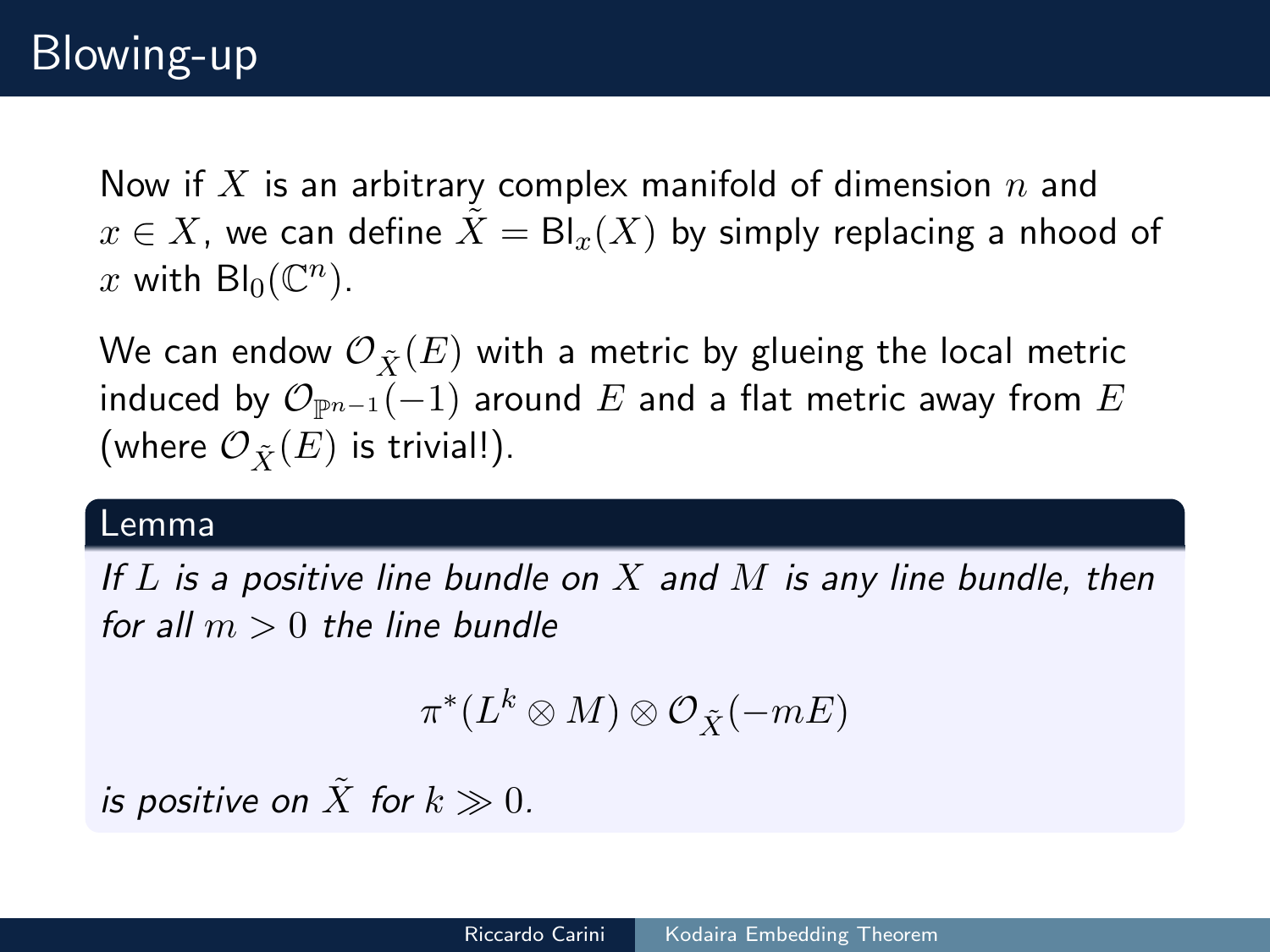# Idea of the proof if  $\dim X > 1$

We will prove that if  $L$  is positive, then  $L^k$  has no base points if  $k \gg 0$ .

Given  $x \in X$ , call  $\pi : \tilde{X} \to X$  the blow-up of X at x and let E be the exceptional divisor.

Consider the following diagram:



It is enough to prove that

$$
H^0(\tilde{X}, \pi^* L^k) \to H^0(E, \pi^* L^k)
$$

is surjective.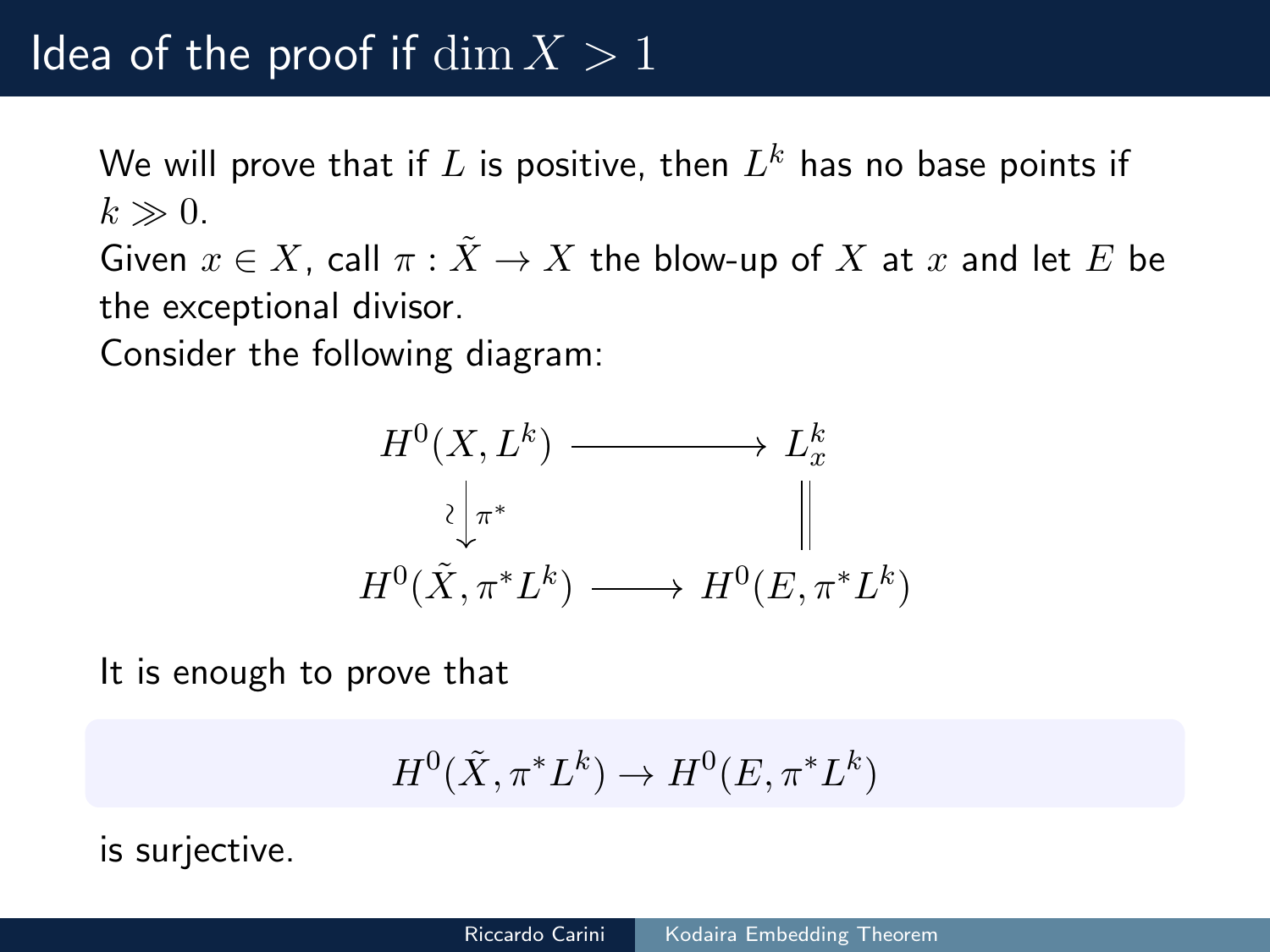Once again, the map  $H^0(\tilde X,\pi^*L^k)\to H^0(E,\pi^*L^k)$  comes from the exact sequence of sheaves on  $X$ 

$$
0 \to \pi^*L^k \otimes \mathcal{I}_E \to \pi^*L^k \to \pi^*L^k \mid_E \to 0,
$$

so we are left to prove the vanishing

$$
H^1(\tilde{X}, \pi^* L^k \otimes \mathcal{I}_E) = H^1(\tilde{X}, \pi^* L^k \otimes \mathcal{O}_{\tilde{X}}(-E)) = 0.
$$

This follows at once from Kodaira Vanishing, as the line bundle

$$
K_{\tilde{X}}^{-1} \otimes \pi^* L^k \otimes \mathcal{O}_{\tilde{X}}(-E) = \pi^*(L^k \otimes K_X^{-1}) \otimes \mathcal{O}_{\tilde{X}}(-nE)
$$

is positive by the previous Lemma.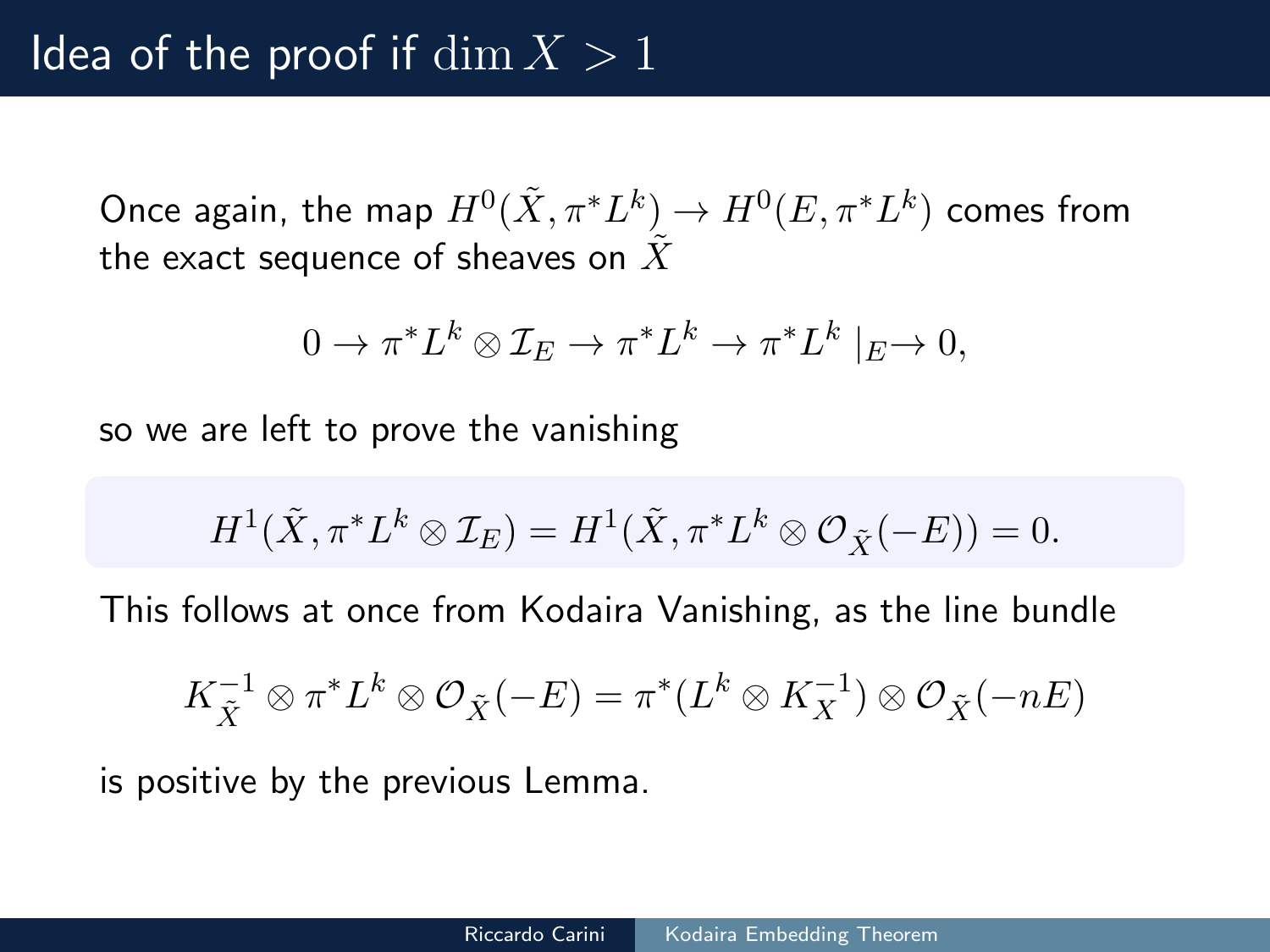If  $X$  is a compact Kähler manifold, its projectivity can be deduced from the position of the **Kähler cone**  $\mathcal{K}_X \subset H^{1,1}(X) \cap H^2(X,\mathbb{R})$ with respect to the integral lattice  $H^2(X,\mathbb{Z})$ :

#### **Corollary**

A compact Kähler manifold  $X$  is projective if and only if  $\mathcal{K}_X \cap H^2(X,\mathbb{Z}) \neq \{0\}.$ 

One can also replace  $H^2(X,\mathbb{Z})$  with  $H^2(X,\mathbb{Q})$  (a suitable multiple will be integral).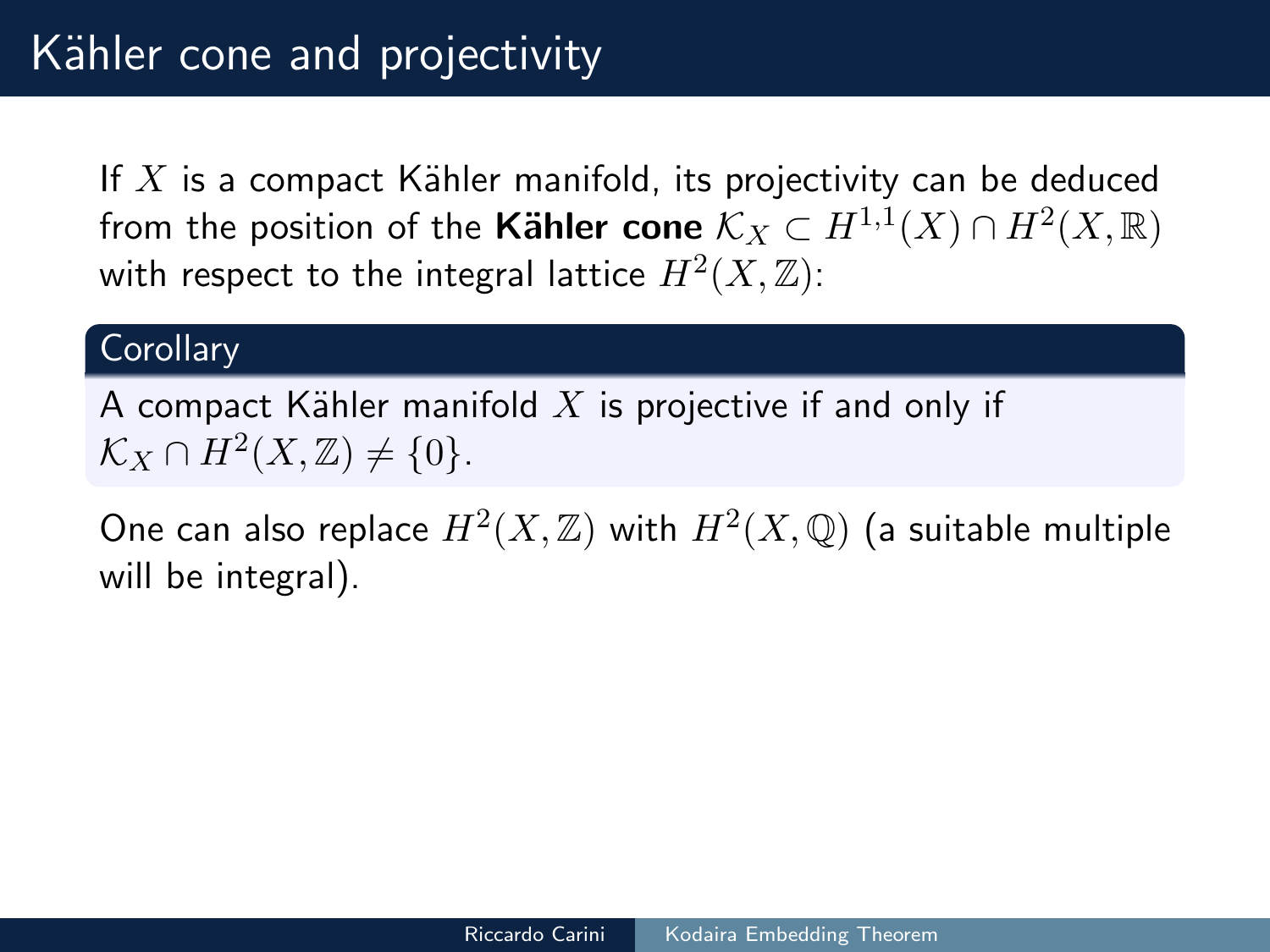If  $X$  is a compact Kähler manifold, its projectivity can be deduced from the position of the **Kähler cone**  $\mathcal{K}_X \subset H^{1,1}(X) \cap H^2(X,\mathbb{R})$ with respect to the integral lattice  $H^2(X,\mathbb{Z})$ :

#### **Corollary**

A compact Kähler manifold  $X$  is projective if and only if  $\mathcal{K}_X \cap H^2(X,\mathbb{Z}) \neq \{0\}.$ 

One can also replace  $H^2(X,\mathbb{Z})$  with  $H^2(X,\mathbb{Q})$  (a suitable multiple will be integral).

#### Example

Any compact Kähler manifold  $X$  with  $H^{0,2}(X)=0$  is projective, as  $\mathcal{K}_X \subset H^2(X,\mathbb{R})$  is an open cone and hence will intersect the integral lattice.